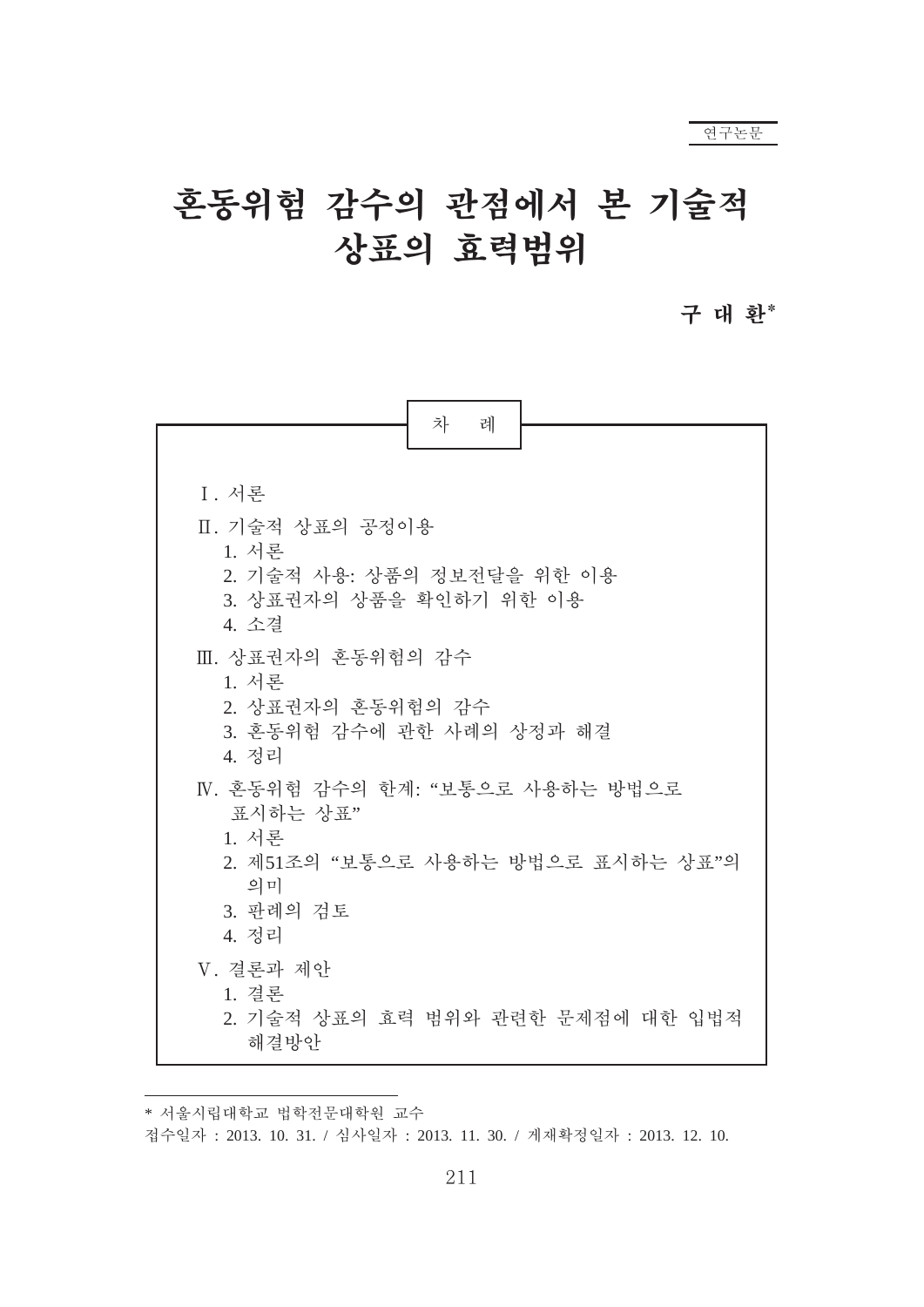#### **I.** 漉晍

상표는 사람들의 이름과 비슷하다. 이름을 부를 수 없으면 상당히 복잡 하게 된다.1) 개인의 이름을 이용하면 매우 간결하고 정확하게 특정인을 지목할 수 있듯이 상표도 마찬가지다. "스타벅스" 상표(이하, 상표는 서비 스표를 포함한다.)를 사용하지 않고 이 회사를 지칭하는 것은 쉽지 않 다.2) "Volkswagen" 자동차의 수리를 전문으로 하는 자동차 수리회사가 "Volkswagen" 상표를 사용하지 않으면서 자기 회사의 서비스를 설명하는 것은 거의 불가능하다.3) 그래서 상표가 사용되는 것이다. 상표를 사용하 지 않으면 어떤 상품을 지목하기 어렵고 그에 관한 정보를 전달하기도 어렵다. 상표권자는 상표를 이용하여 자신의 상품에 관한 정보를 소비자 에게 간결하고 효과적으로 전달할 수 있다. 그래서 상표는 소비자의 상품 검색 비용을 줄여준다.4)

기술적(記述的) 상표는 상품의 성질 등을 표시하는 것이어서 식별력이 없기 때문에 상표로서 등록될 수 없다.5) 그럼에도 불구하고 상표권자는 기술적 상표가 상품의 성질을 직접적으로 손쉽게 전달하기 때문에 상품 에 관하여 별도로 설명할 필요가 없고.6) 이를 장기간 사용하여 이차적

- 1) 이를테면 "동경대학교 법학전문대학원에서 민법을 가르치고 안경을 끼고 흰머리가 꽤 많은 40대 중반의 교수"라고 하면 누구를 지목하는지 분명하지 않다. New Kids on the Block v. News America Pub., Inc. 971 F.2d 302, at 306.
- 2) William M. Landes & Richard A. Posner, *Trademark Law: An Economic Perspective*, 30 J.L. & Econ. 265, at 268-269 (1987).

5) 상표법 제6조 제1항 제3호.

<sup>3)</sup> Volkswagenwerk Aktiengesellschaft v. Church, 411 F.2d 350 (9th Cir.1969) at 306-307; Vanessa P. Rollins, *Trademark Fair Use: Braun® Versus the Bunny*, 13 Marq. Intell. Prop. L. Rev. 285, at 286.

<sup>4)</sup> 기술적 상표와 소비자의 상품 검색비용에 관한 상세한 설명은, Thomas R. Lee, Eric D. DeRosia, Glenn L. Christensen, *An Empirical and Consumer Psychology Analysis of Trademark Distinctiveness*, 41 Ariz. St. L.J. 1033, at 1061-1065; 溮艉畅 媪瘉荆痮 歱漊 은, William M. Landes & Richard A. Posner, 앞의 논문.

<sup>6)</sup> 이를테면, "새우깡"은 '새우가 함유된 건과자'라는 정보를 구태여 소비자에게 설명할 필요가 없다. 소비자는 "새우깡"상표를 통하여 이미 그 상품이 '새우가 함유된 건과 자'임을 알 수 있기 때문이다. "GOLD BLEND"라는 상표를 커피에 사용할 경우 소비 자는 '맛과 향기가 뛰어나도록 배합한 최고급 커피'라는 의미를 직감하게 된다(대법원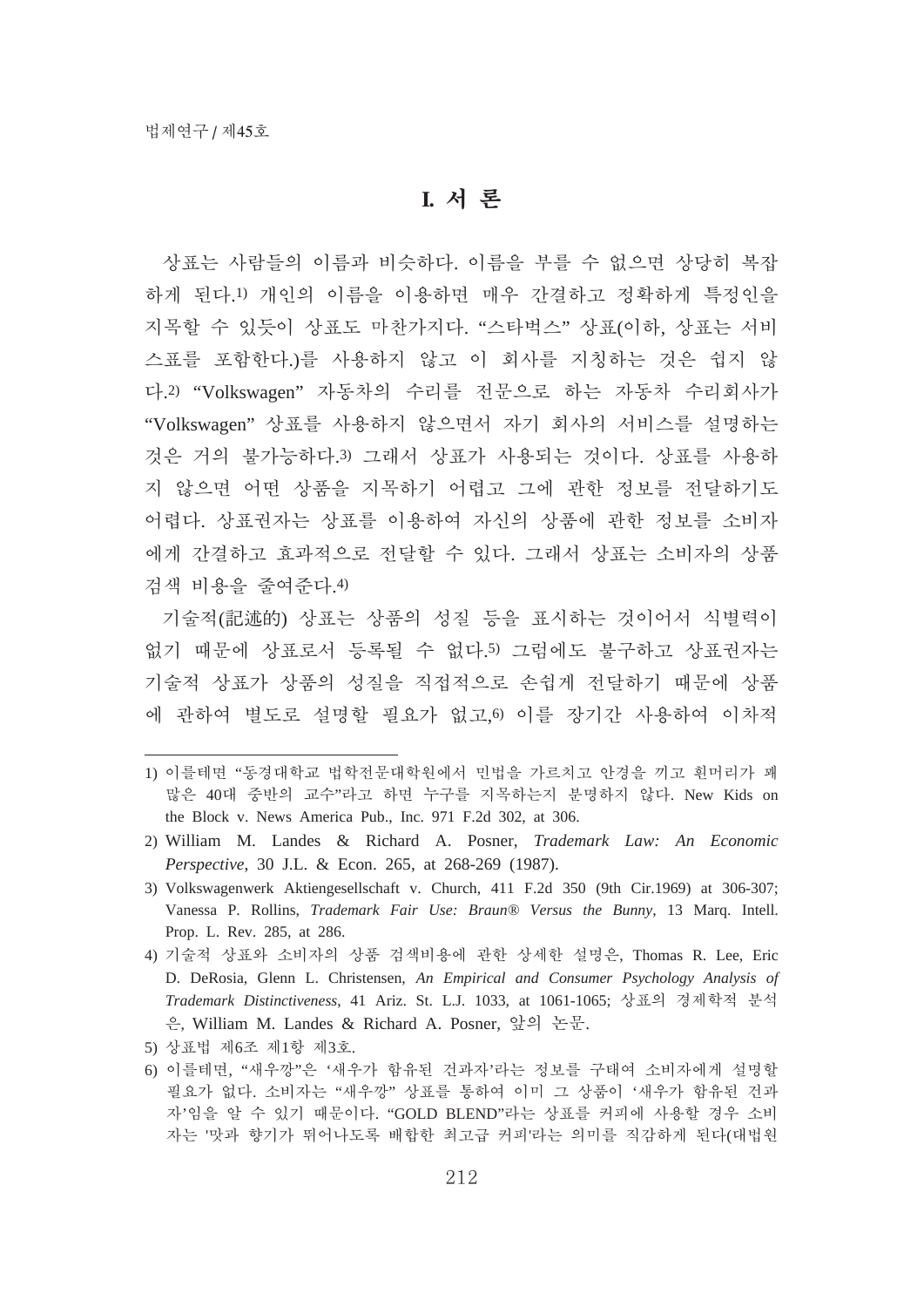의미까지 획득하면 상표로서 등록하여? 독점적 권리를 행사할 수도 있는 장점이 있기 때문에 기술적 상표를 선택한다.8) 즉, 상표권자는 기술적 상 표를 통하여 자신의 상품에 대한 정보를 직접적으로 제공하면서 동시에 출처표시까지 할 수 있게 되기 때문에, 식별력이 있는 다른 상표를 선택 할 수 있음에도 불구하고 식별력이 없는 기술적 상표를 선택하는 것이다. 한마디로 상표권자는 자신의 상표로서 제6조 제1항에 따라 본래 식별력 이 없는 기술적 표장을 선택하여 제6조 제2항에 따라 사용에 의한 식별 력을 취득하여 상표등록을 받은 것이다.9)

그런데 상표법 제51조 제1항 제2호(이하, 상표법 규정에 있어서 '상표 법'은 생략하고 조문만 기재하다.)에 따르면 상품의 성질을 '보통으로 사 용하는 방법으로 표시하는 상표'에는 상표권의 효력이 미치지 않는다.10) 그 렇다면 식별력 취득으로 상표로서 등록된 기술적 상표의 효력은 제51조 제 1항 제2호 소정의 상표에 미치는지의 여부가 명확하지 아니하다.

- 7) 상표법 제6조 제1항 및 제2항.
- 8) 상표법 제50조(상표권의 효력) 상표권자는 지정상품에 관하여 그 등록상표를 사용할 권리를 독점한다.
- 9) 상표법 제6조 제2항과 관련하여, 특허청은 불사용 저장상표의 증가로 상표 선택이 제 한되는 등 등록주의의 폐단을 방지하기 위하여 상표의 사용에 의한 식별력 인정요 건을 완화하는 방향으로 상표법 개정을 추진하고 있다(상표법개정안 제33조 제2항). 특허청. "상표법 전부개정법률[아] 주요내용", 2013. 11. 2-5쪽.
- 10) 한편, 제51조제1항제1호와 제51조제1항제2·3·4호는 서로 입법취지가 다르다. 제51조 제1항제2·3·4호는 제6조 및 제7조에 따른 거절사유에 해당하나 잘못 등록된 상표 또 는 식별력 없는 부분이 포함된 결합상표의 등록권자가 식별력이 없는 부분에까지 상표권을 행사하는 것을 방지하고자 "보통으로 사용하는 방법으로 표시하는 상표"에 는 상표권이 제한되도록 규정하고 있는 것이다. 그러나 제51조제1항제1호는 자기의 성명·상호 등을 "상거래 관행에 따라 사용하는 상표"에 대하여 상표권의 효력이 미 치지 않도록 하는 것이다. 그래서 특허청은 이러한 입법취지의 차이를 반영하여 제 51조제1항제1호에서 "보통으로 사용하는 방법으로 표시하는 상표"를 "상거래 관행에 따라 사용하는 상표"로 변경하고(상표법개정안 제90조제1항제1호) 제51조제1항제2호 의 "보통으로 사용하는 방법으로 표시하는 상표"는 그대로 두는 개정안을 마련하여 입법예고하였다. 특허청, "상표법 전부개정법률[안] 주요내용", 2013. 11. 20-22쪽.

<sup>1997.5.30.</sup> 선고 96다56382 판결). "재능교육"은 "재능을 기르고 높이기 위하여 합리적 인 훈련과 올바른 지도를 주지로 하는 교육"이라는 의미를 가지고 있는 기술적 상표 이므로 상표권자가 소비자에게 구태여 그 의미를 설명하지 않더라도 소비자는 "재능 교육"이라는 상표만으로도 그 의미를 직감할 수 있다(대법원 1996. 5. 13. 자 96마217 결정).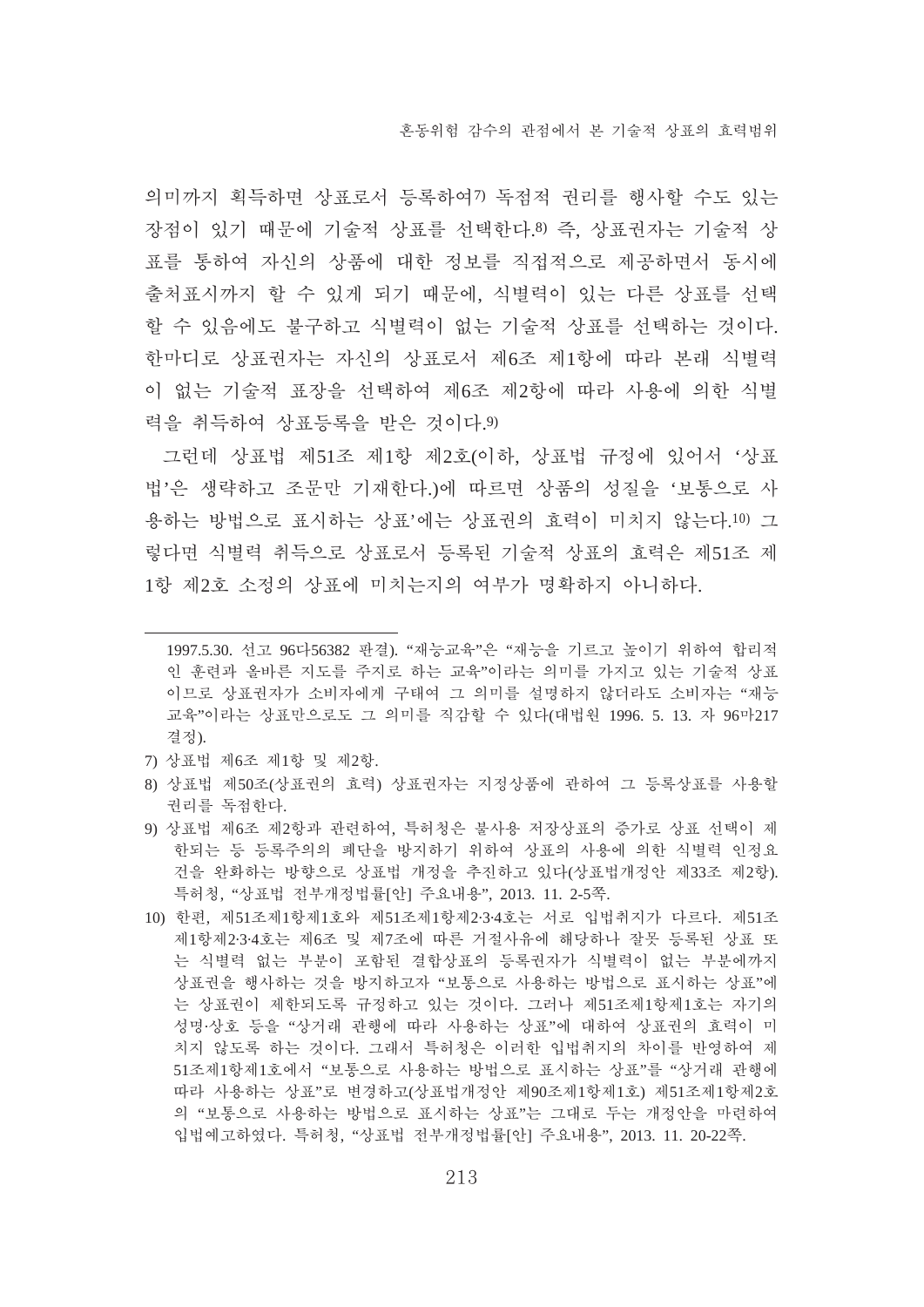이 무제와 과려하여 대법원의 판례는 언갈린다. 1987년 대법원은 86후4 판결(소위, "물파스" 사건)에서11) 기술적 상표가 상표로서 등록되었다고 하더라도 상표법 제26조 제2호(현 상표법 제51조 제1항 제2호에 해당한 다. 이하, 상표법 제26조는 "제51조", 제26조 제2호는 "제51조 제1항 제2 호"라고 함)의 상표에는 상표권의 효력이 미치지 않기 때문에12) 피고가 사용하는 기술적 표장인 확인대상표장에는 상표권의 효력이 미치지 않고 따라서 침해가 아니라고 판단하였다.13)

그런데 1992년 대법원은 88후974, 981, 998 판결(소위, "새우깡" 사건)에 서.14) 저워합의체파결을 통한 파례의 변경이 없이. 일단 기술적 표장이라 하더라도 식별력을 취득하여 상표로서 등록된 이상 배타적 권리를 취득 하게 되고 따라서 이러한 경우 제51조의 적용을 받지 않는다고 하였고. 그 후 다수의 판결에서 이와 같은 취지의 판결을 내렸다.15)

최근의 대법원 판례와 같이 일단 상표로서 등록된 이상 제51조에 의한 제한을 받지 않는다고 하면 법적 근거 없이 제51조를 무의미하게 만든 다.16) 이와 반대로, 상표로서 등록되더라도 제51조의 규정을 적용하여야

- 12) 상표법 제26조 제2호: 등록상표의 지정 상품과 동일 또는 유사한 상품의 보통명칭· 사지·파매지·품질·원자재·효능·용도·수량·형상·가격 또는 생산방법·가공방법·사용 방법 및 시기를 보통으로 사용하는 방법으로 표시하는 상표.
- 13) 대법원 1987. 6. 23. 선고 86후4 판결. 이 판결은 제51조가 가지는 의미에 부합한다 고 할 수 있으나. 사용에 의한 식별력을 취득하여 등록된 상표에 대하여 배타적 권 리를 부여하지 않음으로써 상표권이 없는 것이나 마찬가지인 결과를 초래하고 제6 조 제2항을 무의미한 것으로 만든다고 하는 비판이 가능하다.
- 14) 대법원 1992. 5. 12. 선고 88후974 판결.
- 15) 대법원 1992. 5. 12. 선고 88후974, 981, 998 판결, 대법원 1996. 5. 13. 자 96마217 결 정, 대법원 1997. 5. 30. 선고 96다56382 판결. 그러나 이러한 일련의 판결들은 제51 조가 적용되지 않는 합법적인 이유를 제시하지 않은 채 단순히 식별력을 취득하여 등록되었다고 하는 이유만으로 제51조의 적용을 배제함으로써 상표법 규정에 부합 하지 않는 판결이라는 비판에서 자유로울 수 없다. 이러한 비판으로는 다음과 같은 논문이 있다. 강동세, "사용에 의한 식별력을 취득한 상표의 효력", 『법조』(Vol. 609), 법조협회, 2007. 6. 126-129쪽; 나종갑, "상표권의 범위와 한계 - 헌법적 관점을 중심 으로", 「지식재산연구」제7권 제1호, 한국지식재산연구원, 2012. 3.
- 16) 등록된 기술적 상표의 효력이 제51조에 미치지 않는 것으로 보는 부정설은 그와 같 이 해석하지 않으면 제6조 제2항의 존재이유가 없게 된다는 점을 들고 있다. 강동 세, 앞의 논문, 125쪽.

<sup>11)</sup> 대법원 1987. 6. 23. 선고 86후4 판결.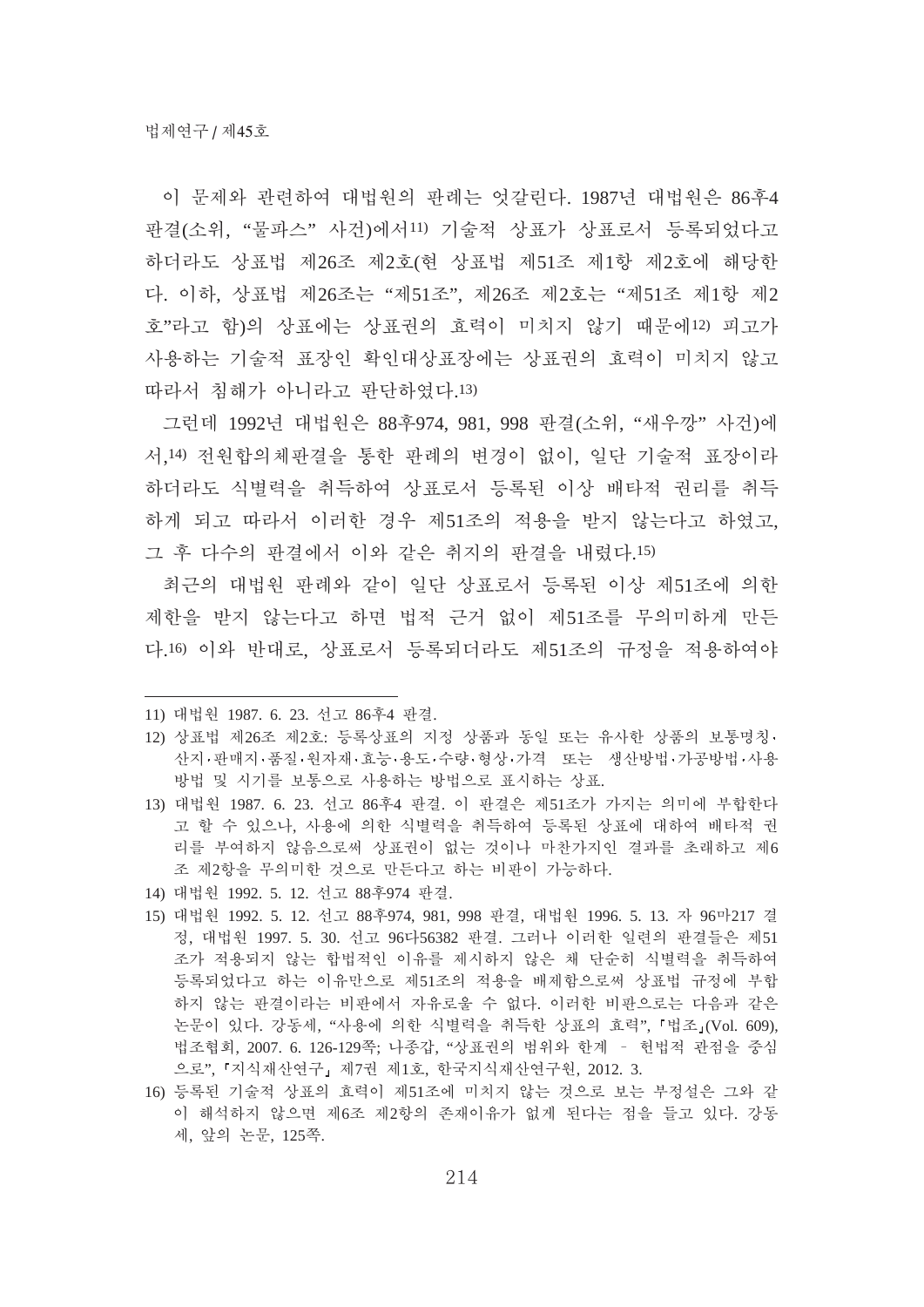한다고 하면 기술적 상표에 대하여 식별력 취득에 따른 상표등록을 인정 할 필요가 없게 되어 기술적 상표에 관한 제6조 제2항의 의미를 상실하 게 하다.17)

이와 같이 제6조 2항에 따라 등록된 기술적 상표의 효력이 제51조 규 정의 상표에 미치는지의 여부는 기술적 상표에 관한 상표권 분쟁의 해결 에 있어서 결정적으로 중요한 것임에도 불구하고 이에 대한 대법원 판례 는 서로 반대되는 판결이 공존하고 있다. 이러한 배경에서 이 논문의 첫 번째 목적은 식별력을 취득하여 등록된 기술적 상표에 대하여 제51조 규 정이 적용되어야 하는지의 여부를 "혼동위험 감수"의 관점에서 조망하는 것이다. 이 논문의 두 번째 목적은 제51조를 적용하여 경쟁업자로 하여금 기술적 상표를 사용할 수 있도록 허용한다면 그 한도를 어디까지로 정하 는 것이 합리적인지를 제시하는 것이다. 이를 위하여 II.에서는 기술적 상 표의 일반적인 공정이용에 관한 사항을 소개하고, III.에서는 상표권자가 감수한 혼동위험을 설명하고 그 한계를 검토하고. IV.에서는 혼동위험 감 수의 한계로서의 "보통으로 사용하는 방법으로 표시하는 상표"의 의미를 판례를 통하여 정리하고 V.에서는 기술적 상표의 효력범위를 명확히 하 기 위한 상표법 개정안을 제시하고자 한다.

# $II.$  기술적 상표의 공정이용

#### 1. 서론

기술적 상표의 공정이용에는 상품의 정보를 전달하기 위한 기술적 이 용과 상표권자의 상품을 지칭하기 위한 이용이 있다. 여기서는 기술적 상 표의 공정이용의 의미와 그 종류를 확인함으로써 경쟁업자가 상표권자의 상표권의 효력이 미치지 않는 한도 내에서 기술적 상표를 이용할 수 있 는 범위를 사례를 통하여 살펴보기로 한다.

<sup>17)</sup> 강동세, 앞의 논문, .126쪽.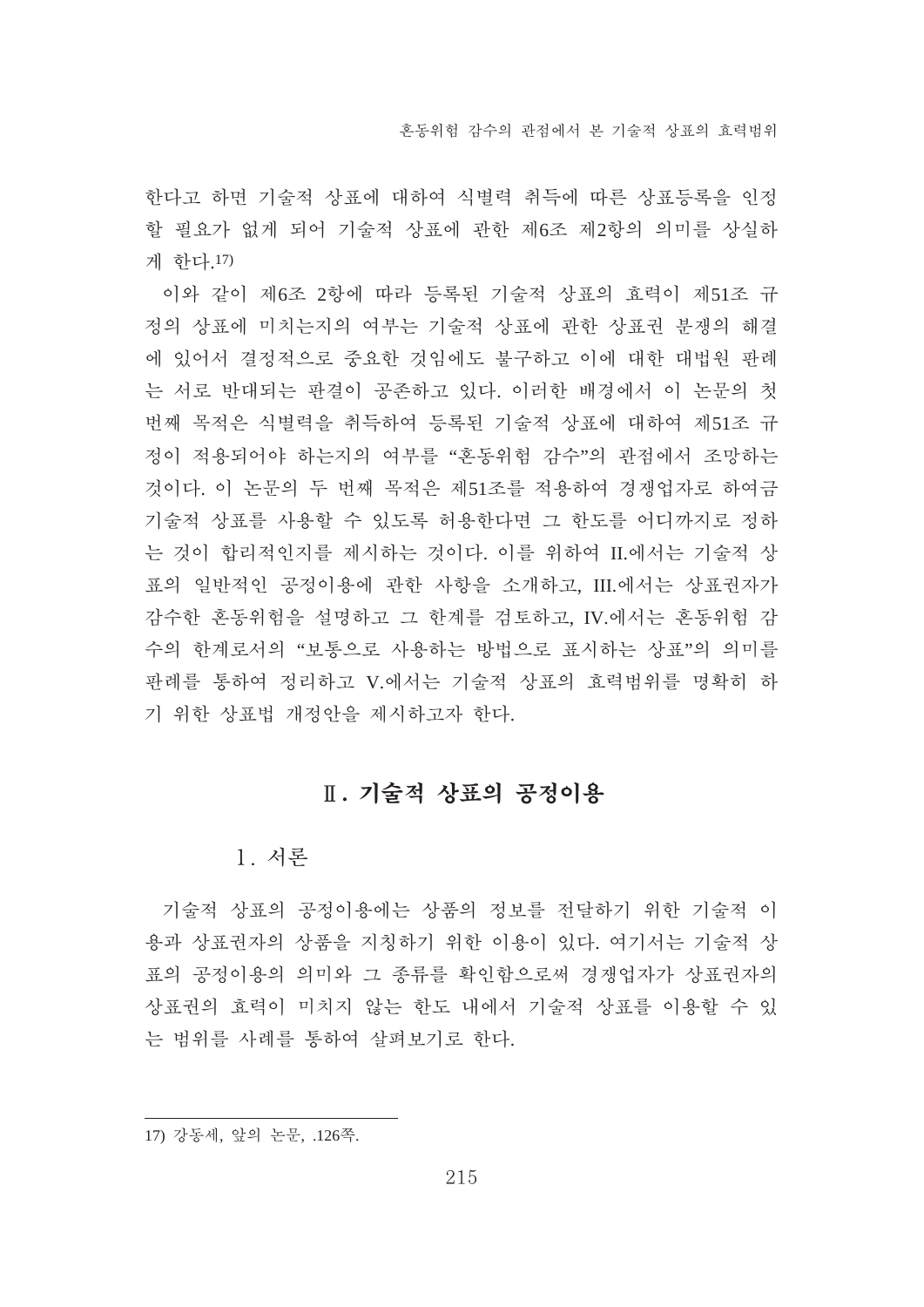## 2. 기술적 사용: 상품의 정보전달을 위한 이용

상품에 관한 정보의 전달에 필수적인 기술적 용어는 비록 타인이 상표 로서 등록하였다고 하더라도 공정이용으로 주장할 수 있다.18) 그래서 상 표권자가 경쟁업자의 기술적 상표 사용에 대하여 상표권 침해라고 주장 하더라도, 경쟁업자는 그 기술적(記述的) 용어를 사용하지 않으면 현저하 게 불리한 입장에 있게 될 것이라는 사실을 입증하면 공정이용으로 인정 받아 침해의 책임으로부터 벗어날 수 있을 것이다.19)

대법원은 2009다47340 판결에서 확인대상표장("골드 핫 윙")은 사용상 품과 관련하여 그 품질, 원재료, 효능, 용도, 가공방법 등을 보통으로 사 용하는 방법으로 표시하는 상표에 해당하여 상표법 제51조 제1항 제2 호에 따라 이 사건 등록상표(" <u>《 있다</u>" 및 "< ③ HBD")의 효력이 확인대 상표장에 미치지 아니한다고 판단하였다. 대법원은 확인대상표장 "골드 핫 윙"이 피고 상품이 '고급의 매우 닭 날개 요리'라고 하는 정보를 소비 자에게 전달하는 역할을 한다고 하였다.

대법원은 99후24 판결에서,20) 확인대상표장("DECOSHEET")은 장식용

20) 대법원 1999. 11. 12. 선고 99후24 판결.

<sup>18)</sup> Mark Bartholomew & John Tehranian, *An Intersystemic View of Intellectual Property and Free Speech*, 81 Geo. Wash. L. Rew. 1, at 44; 烙槥敾, 獋畅 彩椥, 52-53碪, 58-64碪. 심미랑 박사는, 사용에 의한 식별력을 취득하여 등록된 기술적 상표를 출처표시가 아니라 단순한 정보전달을 목적으로 한 표시는 출처혼동의 우려가 없으므로 자유로 운 사용이 허용된다고 주장한다(심미랑, 앞의 논문, 64쪽). 그러나 단순한 정보전달을 위한 표시가 아니라 상표로서의 사용을 전제로 하는 한 출처혼동은 피할 수 없다고 본다.

<sup>19)</sup> 미국 상표법은 어떤 상표를 자신의 상품을 기술하기 위한 목적으로만 사용한 경우에 대하여 공정이용을 인정한다. 15 U.S.C. § 1115(b)(4)(statutory fair use defense); *Soweco, Inc. v. Shell Oil Co*. 617 F.2d 1178, at 1185("The 'fair-use' defense, in essence, forbids a trademark registrant to appropriate a descriptive term for his exclusive use and so prevent others from accurately describing a characteristic of their goods."); David W. Barnes and Teresa A. Laky, *Classic Fair Use of Trademarks: Confusion about Defenses*, Santa Clara Computer & High Tech. L. J. (Vol. 20) 2004, pp. 861-962 (다소간 혼동이 일어날 수 있더라도 공정이용의 항변을 허용하는 것이 상표법의 취지에 부합한다); *New Kids on the Block v. News America Pub., Inc.* 971 F.2d 302, at 306. 공정이용 항 변('fair-use' defense)은 본질적으로 상표권자가 기술적 상표를 배타적으로 사용하면서 경쟁업자가 그들 상품의 특성을 묘사하기 위하여 사용하지 못하게 하는 것을 금지 草惑. *Soweco, Inc. v. Shell Oil Co.*, 617 F.2d 1178, 1185 (5th Cir.1980).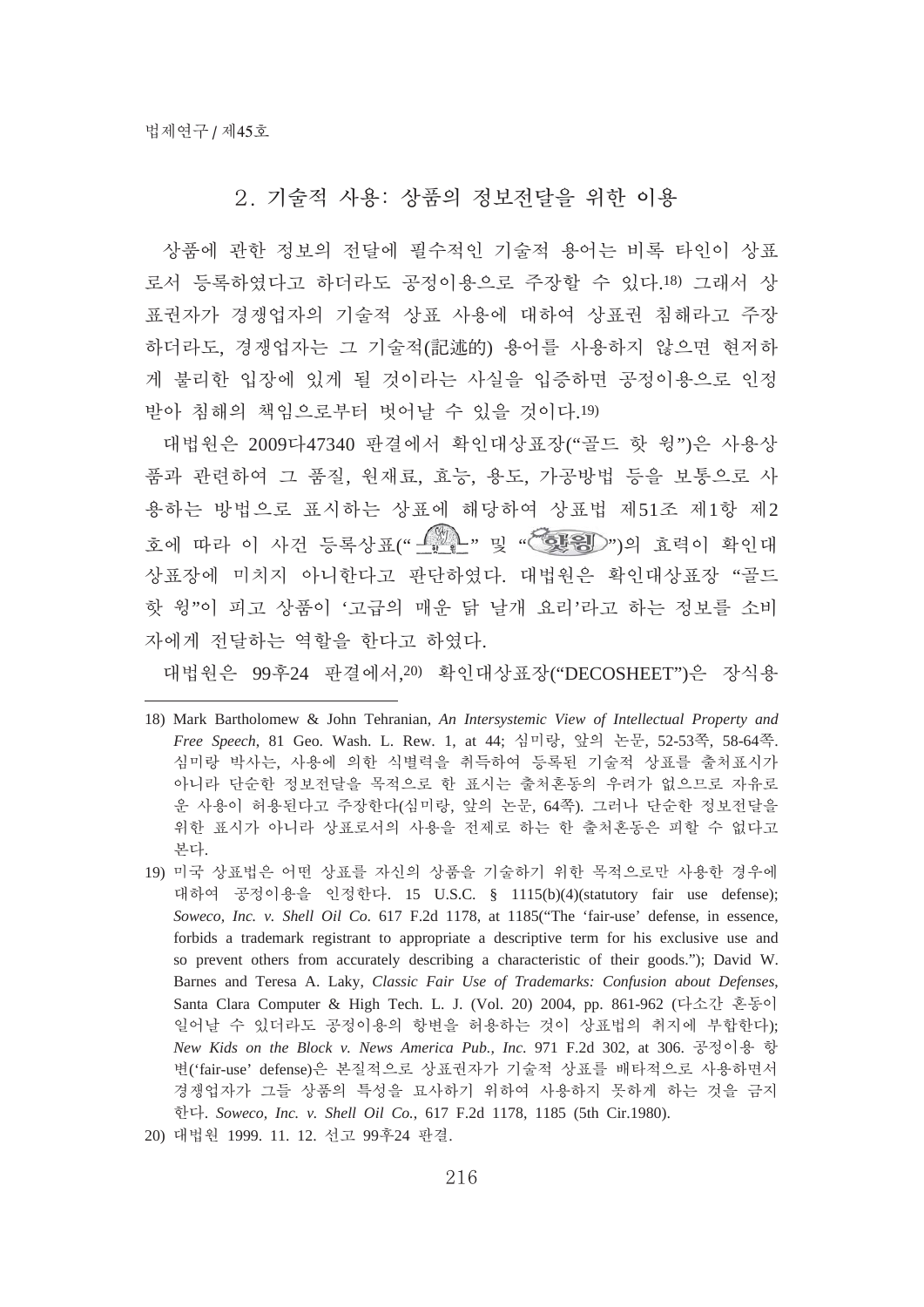시트에 사용되고 있고, 그 사용상품의 용도와 형상을 나타내고 있어, 비 록 이 부분이 이 사건 등록상표("데코시트")와 동일 유사하다고 하더라도 상표법 제51조 규정에 의하여 이 사건 등록상표의 상표권의 효력이 미치 지 아니한다고 판단하였다. 여기서 "DECOSHEET"는 소비자에게 경쟁업 자의 상품이 '장식용 얇은 판'이라는 의미의 정보를 전달하는 기능을 한 다고 볼 수 있다.

대법원은, "새우깡"에 대하여 상표등록존속기간갱신등록무효심판을 청 구한 90후38 사건에서, 21) 이 사건 등록상표 "새우깡"의 구성요소 중 "새 우"는 지정상품의 원재료 표시이고, "깡"은 지정상품의 관용표장이지만, "새우깡" 자체가 관용표장이라고 할 수 없고. "새우깡"에 대한 광고 사실 과 1973년 이래 계속 사용되어 온 사실에 비추어 이 사건 등록상표가 수 요자 간에 널리 인식되었다면. 이 사건 등록상표는 그 전체를 하나의 상 표로 보아서 장기간의 사용에 의한 특별현저성이 형성된 상표로 보는 것 이 타당하다고 판단하였다. 그리고 나아가서. 대법원은 1992년 88후974판 결에서 "새우깡"이 특별현저성을 취득하여 상표로서 등록되었다면 "삼양 새우깡" 중의 "새우깡" 부분에도 그 효력이 미친다고 할 것이므로 확인 대상표장이 "새우깡"부분 이외에 상품출처 표시인 "삼양"이 결합되어 있 다 하더라도 특별현저성이 있는 "새우깡" 부분이 동일하여 양 상표는 서 로 유사한 상표이고 확인대상표장은 등록상표의 권리범위에 속한다고 하 였다. 22)

<sup>21)</sup> 대법원 1990.12.21. 선고 90후38 판결.

<sup>22)</sup> 대법원 1992.5.12. 선고 88후974,88후981,88후998 판결. 그런데 이 판결은 논쟁의 여 지가 있다. 즉, 다른 경쟁업자가 새우가 첨가된 칩 종류의 과자를 팔면서 이 제품에 "새우깡"이라는 표장을 부착하여 판매하는 경우, 상표권침해가 아니라고 볼 수 있는 이유가 충분하다. 왜냐하면 경쟁업자가 사용하는 "새우깡"이라는 표장은 원재료인 '새우'와 건과자의 관용표장인 '깡'이 결합된 것으로서 ('주식회사농심'은 "새우깡" 외에 "감자깡", "고구마깡", "양파깡" 등을 판매하고 있고, '삼양식품주식회사'는 "삼 양양파깡"이라는 등록상표를 사용하여 상품을 판매하고 있으며, 감자, 고구마, 양파 가 함유된 깡 형식의 건과자를 각각 "감자깡". "고구마깡". "양파깡"이라고 하는 현 심을 고려할 때 "깡"은 칩 형태로 만든 건과자를 가리키는 관용명칭임을 알 수 있 다.) "새우가 함유된 깡 형식의 건과자"라고 하는 진실한 정보를 소비자에게 제공한 다. 이러한 정보의 제공은 상거래에 필수적인 사항이다. 그래서 자신의 상품에 과한 정보를 소비자에게 전달하기 위한 목적에서 자신의 상품에 "새우깡"이라는 표장을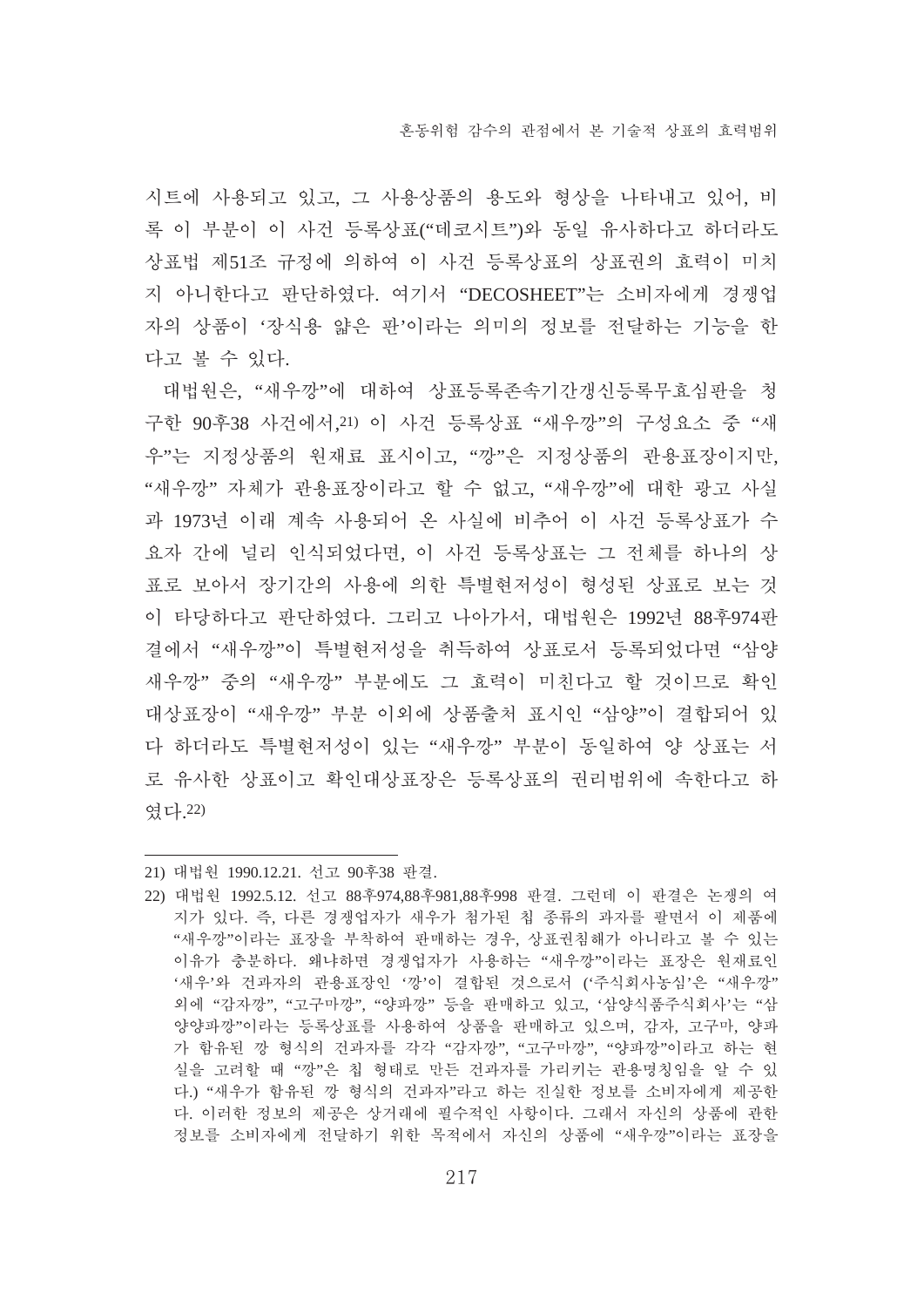## 3. 상표권자의 상품을 확인하기 위한 이용

자신의 상품을 표시하기 위한 것이 아니라 상표권자의 상품을 확인하 기 위한 상표의 사용을 "nominative fair use"(주격 공정이용)라고 한다.23) "nominative fair use"는, 비록 궁극적인 목적이 자사의 제품을 기술하기 위한 것이라 할지라도, 피고가 원고의 상품을 기술하기 위하여 원고의 상 표를 이용한다.24) 예를 들어, 비교, 비평, 참조 등의 목적에서 그 상품과 관련된 상표를 사용하지 않고는 특정 상품을 지목하는 것이 불가능하거 나 매우 복잡해지는 경우 "nominative fair use"를 인정할 수 있다.25) "nominative fair use"를 인정하지 않으면 자신의 상품에 관한 정보를 소비 자에게 전달함에 있어서 상당한 어려움을 야기한다. 이를테면, "갤럭시 폰"이 삼성의 등록상표이고 이 제품을 전문으로 수리하는 회사에게 "nominative fair use"를 허용하지 않으면, 이 회사를 소개하기 위해서는 "삼성이 제조 판매하는 것으로서, 무선 인터넷 접속 기능과 기타 다양한 응용프로그램을 구동할 수 있는 휴대전화를 전문으로 수리하는 회사"라 고 해야 할 것이다.

Volkswagen 차량을 전문으로 정비하는 Church라는 회사가 "Volkswagen" 을 사용하지 않고서는 자신의 회사가 "Volkswagen 차를 전문으로 수리하 는 회사"라는 사실을 소비자에게 알리는 것이 상당히 어려울 것이다.26) 따라서 "Volkswagen"이 Volkswagen의 등록상표라 하더라도, Church 정비 회사가 자사에 관한 정보를 전달하기 위하여 "Volkswagen"을 사용한 것 에 불과한 이상, Volkswagen은 Church가 "Volkswagen"의 사용을 금지할

부착하여 판매하는 것은 상표법 제51조 제1항 제2호에서 규정한 공정이용에 해당하 여 상표권 침해를 구성하지 않는다고 본다.

<sup>23) &</sup>quot;nominative fair use"에 관한 설명은, Vanessa P. Rollins, 앞의 논문, at 295-302; Mark Bartholomew & John Tehranian, 앞의 논문, at 45.

<sup>24)</sup> *Cairns v. Franklin Mint Co.* 292 F.3d 1139 at 1151. 이와 반대로, 전통적인 의미의 공 정이용은 피고가 원고의 상표를, 원고의 상품이 아니라, 자기 자신의 상품을 기술하 기 위하여서만 사용하는 경우를 말한다.

<sup>25)</sup> *New Kids on the Block v. News America Pub., Inc*. 971 F.2d 302; Vanessa P. Rollins, 앞의 논문, at 296.

<sup>26)</sup> *Volkswagenwerk Aktiengesellschaft v. Church*, 411 F.2d 350 (9th Cir.1969) at 306-307.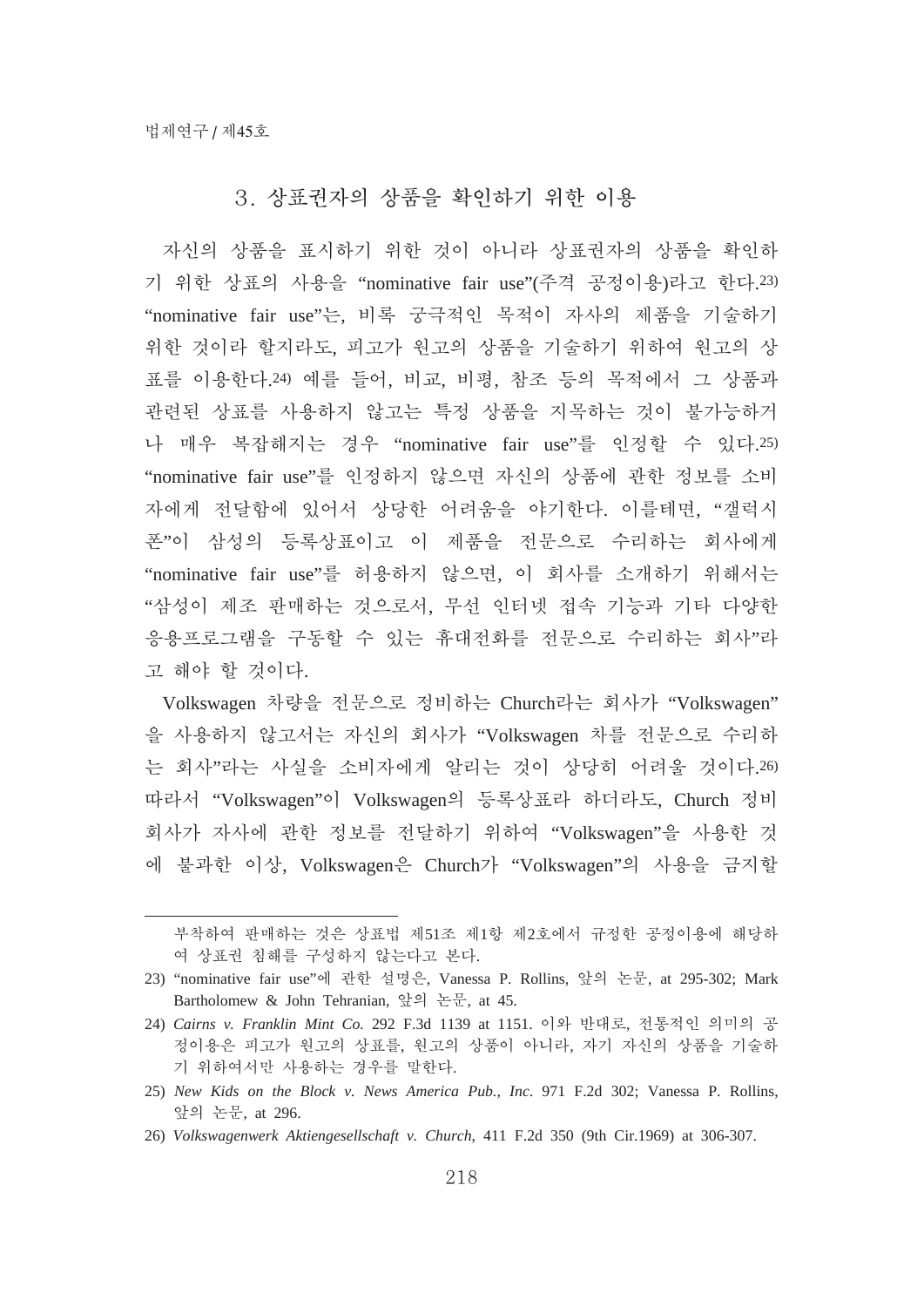수 없다고 할 것이다.27)

#### 4 소경

이차적 의미가 발생하여 등록된 기술적 상표라고 하더라도 기술적 상표 는 여전히 일차적 의미를 가지고 있으므로 다른 사람이 이 기술적 상표를 자신의 상품을 설명하기 위하여 일차적 의미로 이용하면 상표권침해를 구 성하지 않는다.28) 이러한 공정이용 항변의 핵심은 피고가 해당 표장을 기술 적으로 사용하였는지 출처표시로 사용하였는지에 있기 때문에 워고의 상표 가 기술적이든(descriptive) 암시적이든(suggestive) 임의적이든(arbitrary) 관계 없이 적용된다. 한편, "nominative fair use"에 따라서 상표권자의 상품과 관 련된 상품의 판매자(a manufacturer of complementary goods)가 자신의 상품을 묘사하기 위하여 필요한 범위 내에서 상표권자의 상표(문자상표 혹은 로고 상표)를 광고에 이용하더라도 공정이용으로 허용될 수 있다.29)

29) Vanessa P. Rollins, 獋畅 彩椥, at 305; *Ty, Inc. v. Publications Intern., Ltd.* Not Reported in F.Supp.2d, 2005 WL 464688, N.D.Ill.,2005 (February 25, 2005).

<sup>27) 411</sup> F.2d 350 at 307; 한편, 보스턴마라톤협회(Boston Athletic Association: BAA)와 그 라이선싱 기구(ProServ)와 Channel 4(WBZ - TV)는 Channel 5(WCVB - TV)가 상표권자 의 허락 없이 보스턴마라톤 행사 동안 및 그 전후에 "Boston Marathon" [보스턴마라톤 혂회의 등록상표 및 등록서비스표}이라는 용어를 큰 글자로 화면에 띄움으로써 상표 법을 침해했다고 주장했다. 이 사건에서 미국 제1연방순회법원은 타인의 상표를 허락 없이 사용하더라도, 상표법은 그 상표 사용으로 출처혼동이 발생하는 경우에 한하여 상표 사용을 금지한다고 전제하고 나서, (1) Channel 5가 화면에 "Boston Marathon"이 라는 용어를 사용하였다고 하더라도 이로 인하여 시청자들이 BAA의 유명한 보스턴 마라톤과 Channel 5가 Patriot's Day에 운영하는 마라톤을 혼동할 것으로 보이지 않고, (2) Channel 5가 시청자들이 BAA가 그 방송을 허락한 것으로 착각하도록 함으로써 이익을 취할 것으로 볼 수 있는 증거가 없다는 이유로 원고의 청구를 기각하였다. *WCVB-TV v. Boston Athletic Ass'n*, 926 F.2d 42 (Decided Feb. 12, 1991) at 44-47.

<sup>28)</sup> *U.S. Shoe Corp. v. Brown Group, Inc.* 740 F.Supp. 196, 198. "The purpose of the defense is to prevent the trademark rights of one party from being extended to preclude another party from the description of his product to the public."; Lisa P. Ramsey, *Descriptive Trademarks and the First Amendment*, Tennessee Law Review Vol. 70: 1095, p. 1126.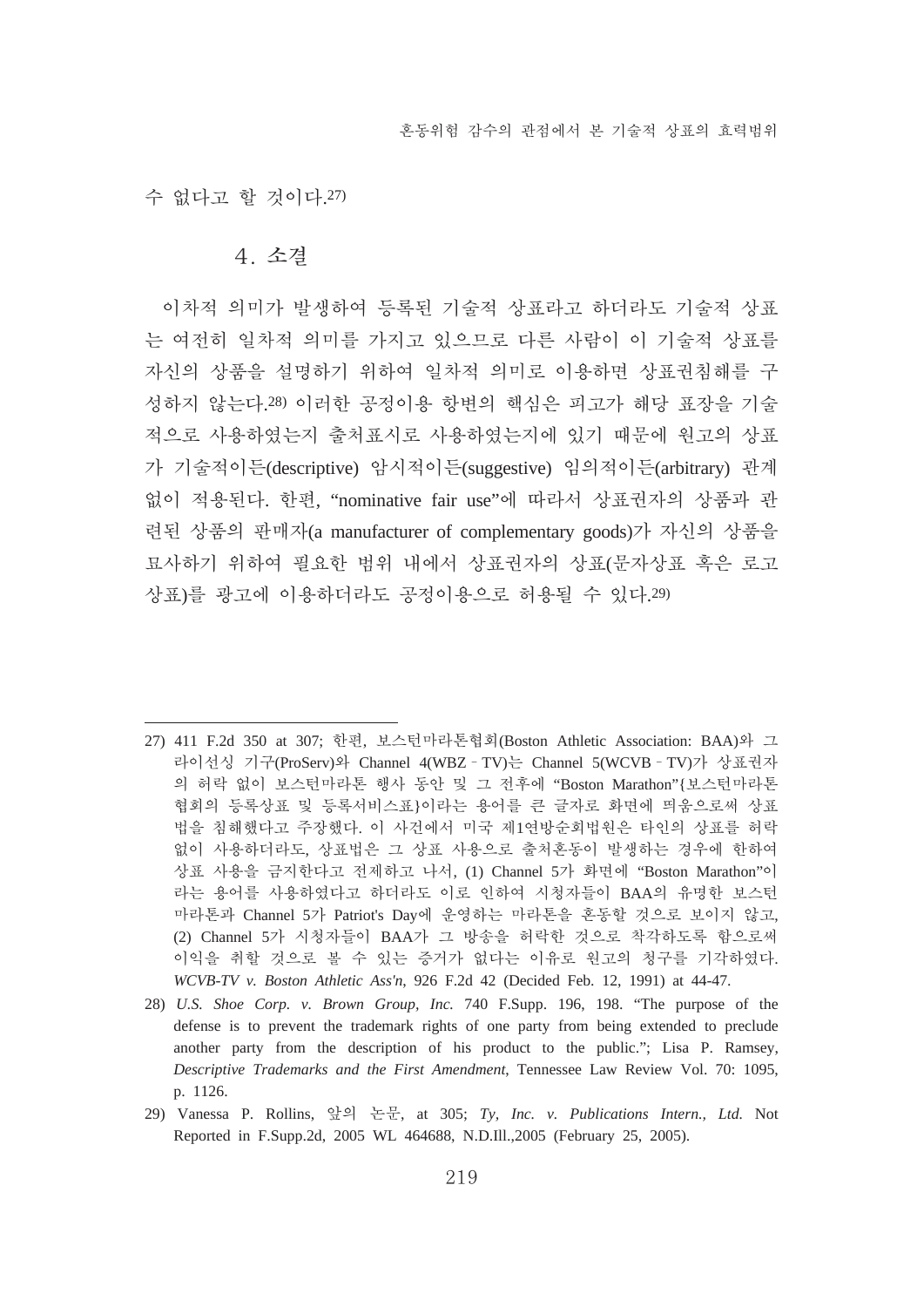# Ⅱ. 상표권자의 혼동위험의 감수

#### 1. 서론

상표권자는 기술적 표장을 자신의 상표로서 선택함에 있어서 경쟁업자 의 기술적(記述的) 목적의 사용으로 인한 혼동의 위험을 감수하였다고 볼 수 있는데 이때 혼동은 어떻게 일어나는지 그리고 그 영향은 어떠한 것 인지 검토할 필요가 있다. 상표권자가 감수한 혼동위험에 의하여 경쟁업 자의 이용범위가 결정된다고 볼 수 있기 때문이다.

상표법은 소비자가 혼동을 일으킬 수 있는 상표를 사용하지 못하도록 금지하고 있다.30) 그리고 상표법 제6조 제1항 3호에서 기술적 상표가 원 칙적으로 등록될 수 없도록 규정하고 있는 것도 궁극적으로 혼동을 방지 하기 위한 것이라고 할 수 있다. 즉, 상품에 대한 정보전달을 위하여 경 쟁업체가 자유롭게 사용할 수 있도록 하여야 할 필요성이 있는 기술적 상표에 대하여 특정인에게 독점권을 부여한다면 이 기술적 상표를 타인 이 사용할 경우 혼동을 유발하기 때문이다.31)

그런데 상표법 제6조 제2항은 기술적 상표라 하더라도 상표권자가 사 용에 의하여 식별력을 취득한 경우 상표로서 등록될 수 있다고 규정하고 있다. 그러나 이 규정에 의하여 상표로서 등록되었다고 하더라도 경쟁업 자가 기술적 상표의 용어를, 상표로서 출처표시를 목적으로 하지 아니하 고, 단순히 자신의 상품에 대한 정보를 소비자에게 전달하기 위한 목적으 로 사용하였다면, 비록 이러한 사용에 의하여 소비자에게 혼동가능성이 있다고 하더라도 상표권자는 상표권침해를 주장할 수 없다.

그런데 제51조 제1항 제2호는 보통으로 사용하는 방법으로 표시하는 '상표'라고 하고 있을 뿐 아니라 상표적 사용이 아닌 한, 상표침해가 성 립할 수 없으므로 기술적 상표의 상표적 사용을 전제로 하고 있다.32) 등

<sup>30)</sup> 혼동을 방지하기 위한 규정은 많다. 예, 상표법 제7조 제9항 내지 제11항.

<sup>31)</sup> 또한 제6조 제1항 5호 규정의 "흔히 있는 성 또는 명칭"으로 된 상표, 6호 "간단하 고 흔히 있는 표장"만으로 된 상표, 그리고 7호 "수요자가 누구의 업무에 관련된 상 품을 표시하는 것인가를 식별할 수 없는 상표"도 마찬가지로 혼동을 방지하기 위한 것이다.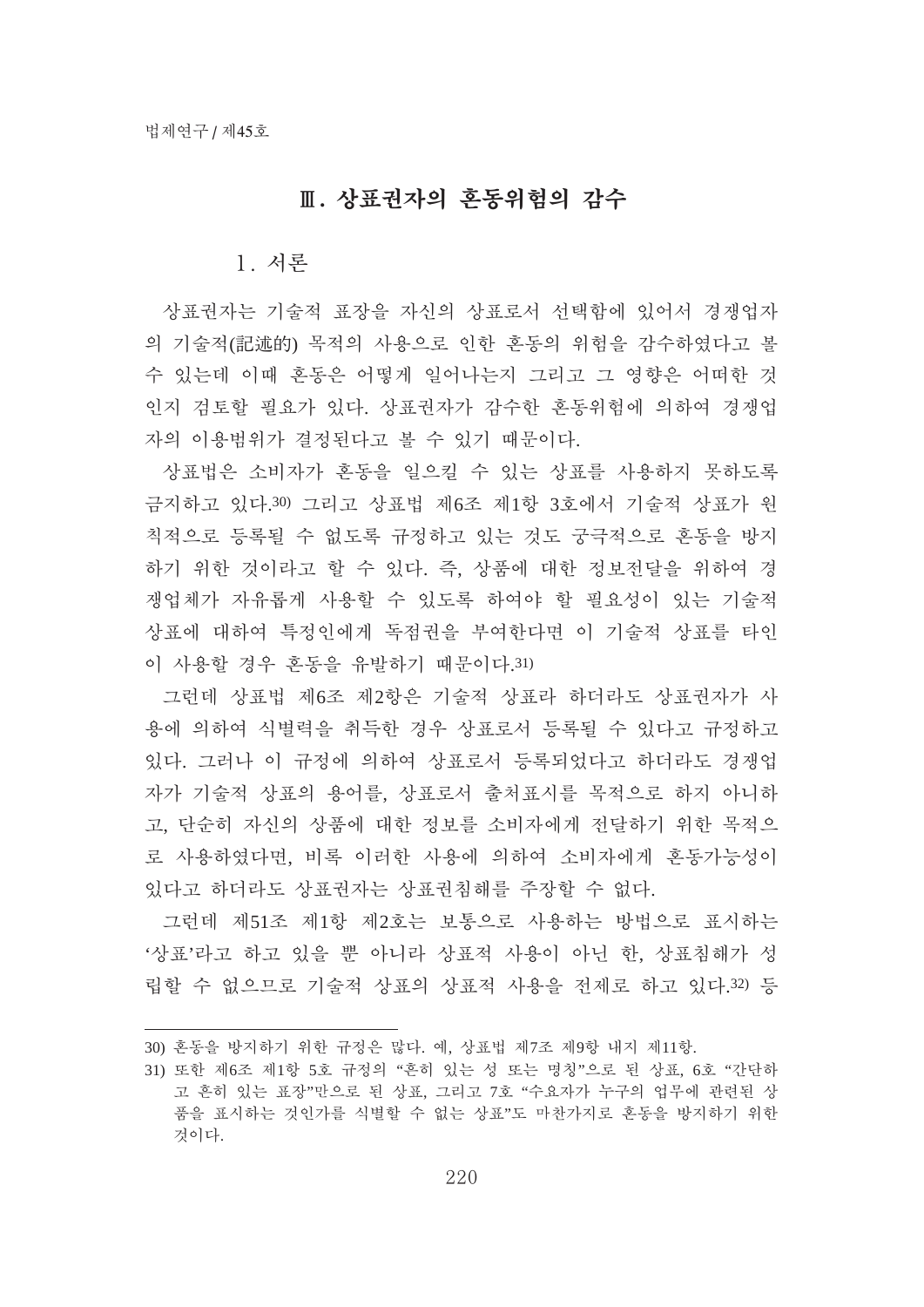록된 타인의 기술적 상표를 경쟁업자가 등록상표의 지정상품과 동일 또 는 유사한 상품의 '상표'로서 사용하는 한 혼동은 피할 수 없게 된다.

#### 2. 상표권자의 혼동위험의 감수

기술적 표장은 제품의 특성을 나타내기 때문에 좋은 특성을 연상시키 는 기술적 표장은 누구나 사용하고 싶어 한다. 그러나 기술적 상표는 상 품의 성질, 특성, 용도 등을 표시하므로 식별력이 약하고 혼동가능성이 크기 때문에 자신의 상품임을 표시하는 표지로서 기술적 표장을 선택할 때에는 상당한 주의가 필요하다. 또한 상표는, 노력과 투자의 결과로 나 타나는 발명과 달리, 선택의 문제에 불과하다. 따라서 기술적 상표에 대 하여 보통의 다른 상표와 그 효력에 차이를 인정하는 것은 당연하다. 그 럼에도 불구하고 상표사용자가 식별력이 있는 상표를 선택하지 않고 굳 이 식별력이 없는 기술적 상표를 선택하여 자신의 상표로 사용하였다면, 이것은 상표권자가 기술적 상표를 선택할 당시 이미 경쟁업자가 제51조 제1항 제2호 소정의 상표로 이용함에 따른 소비자의 '출처혼동의 위험'을 감수하였다고 할 수 있다. 그렇다면 경쟁업자가 자신의 상품의 특성이나 용도 등을 보통으로 사용하는 방법으로 표시하기 위하여 등록된 기술적 상표와 동일하거나 유사한 상표를 사용하더라도 이를 제지할 수 없다고 보는 것이 타당하다.33)

2004년 미국 연방대법원은 "KP Permanent" 사건에서 "소비자의 혼동 가능성이 있음에도 불구하고 상표의 공정이용은 가능하다"고 판시하였 다.34) 이 사건의 원심인 제9순회항소법원은 "공정이용은 혼동 가능성이 없어야 한다"고 하였지만 미국 연방대법원은 이를 부인하면서 혼동가능 성이 있다 하더라도 공정이용이 가능하다고 한 것이다.35) 이 사건 등록상

- 32) 심미랑, 앞의 논문, 62쪽.
- 33) "혼동위험의 감수"에 관하여는, Jess Gupta, 앞의 논문, at 811, 824-825; 강동세, "사용 에 의한 식별력을 취득한 상표의 효력", 「법조」(Vol. 609), 2007. 6. 127쪽.
- 34) KP Permanent Make-Up, Inc. v. Lasting Impression I, Inc., 543 U.S. 111, 123 (2004)("fair use can occur along with some degree of confusion"); Vanessa P. Rollins, 앞의 논문, at 292.
- 35) KP Permanent Make-Up, Inc. v. Lasting Impression I, Inc., 328 F.3d 1061, 1073 ".....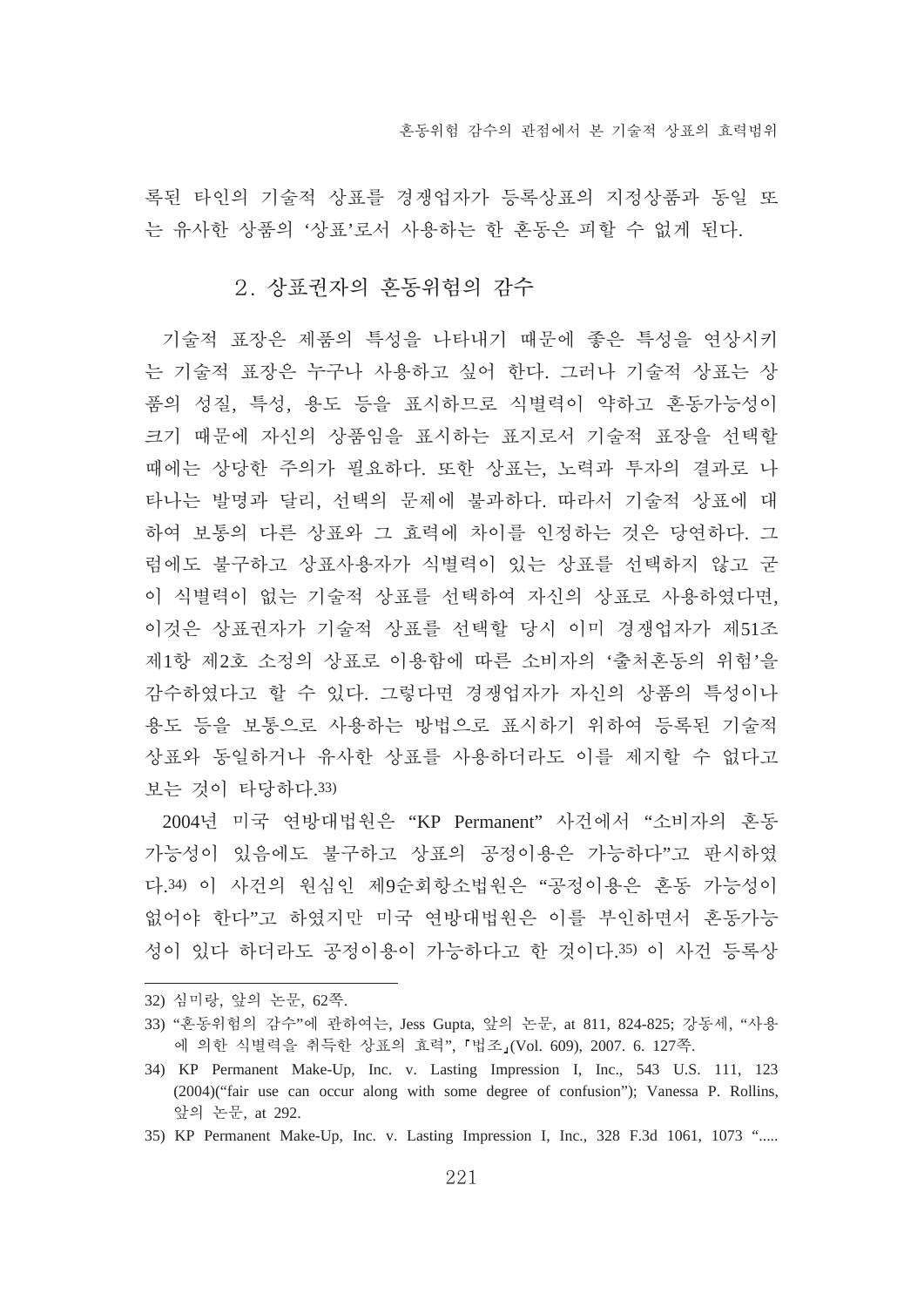표의 상표권자인 Lasting은 1992년 "Micro Colors"를 상표등록하였다.36) KP가 "microcolor"를 사용하자 Lasting은 상표의 사용을 중지해달라고 요 청하였고, KP는 자사의 상표 사용은 15 U.S.C. § 1115(b)(4)에 따른 공정 이용에 해당한다는 이유로 침해를 부인하였다. 지방법원은 KP가 "microcolor"를 자신의 상품을 기술하기 위한 목적으로만 사용하고 상표로 서 사용한 것이 아니며, Lasting이 "Micro Colors"를 상표로 선택하기 전부 터 "microcolor"를 계속해서 공정하게 사용해왔다고 판단하였다. 제9순회 항소법원은 혼동가능성이 없다고 하는 사실의 입증책임을 KP에게 부과하 면서 지방법원의 판단에 잘못이 있다고 하였다.

그러나 미국 여방대법원은, 공정이용은 소비자의 출처혼동 가능성을 수 반할 수 있다고 하면서 제9순회항소법원의 판결을 파기하였다.37) 즉, 연 방대법원은 KP Permanent 사건에서 피고 KP Permanent가 등록상표와 동 일한 상표를 공정이용함으로써 소비자의 혼동이 유발되더라도 이것은 수 용되어야 하고, 피고는 공정이용을 주장함에 있어서 혼동가능성이 없다는 사실을 증명할 필요가 없다고 하였다.38) 연방대법원은 혼동가능성이 공정 이용 여부를 판단하는 데 있어서 하나의 고려사항이지만 혼동가능성만으 로 결정되는 것은 아니라고 하였다. 이 사건에 따르면, 출처표시로서가 아니라 상품에 관한 정보를 기술하는 목적으로만 사용한 경우 어느 정도 의 혼동 가능성이 있다 하더라도 침해의 책임에서 벗어날 수 있다.39) 이 판례는 일차적 의미로 사용되는 기술적 상표가 소비자에게 상품에 관한 정보를 제공하고, 정보제공을 통하여 경쟁이 제고되는 긍정적 효과를 소 비자의 출처혼동으로 인한 부정적 효과보다 중시하였다고 볼 수 있다.

또한 Cosmetically Sealed Industries ("CSI")는 "Sealed With A Kiss"라는

- 37) 543 U.S. 111, at 113, 121("some possibility of consumer confusion must be compatible with fair use").
- 38) 543 U.S. 111, at 122-124.
- 39) 543 U.S. 111, at 122-124; Thomas R. Lee, Eric D. DeRosia, Glenn L. Christensen, *An Eempirical and Consumer Psychology Analysis of Trademark Distinctiveness*, 41 Ariz. St. L.J. 1033, at 1105.

the fair use defense claimed by KP is a classic fair use defense that requires that there not be a likelihood of confusion."; 심미랑, 앞의 논문, 46쪽.

<sup>36) 543</sup> U.S. 111.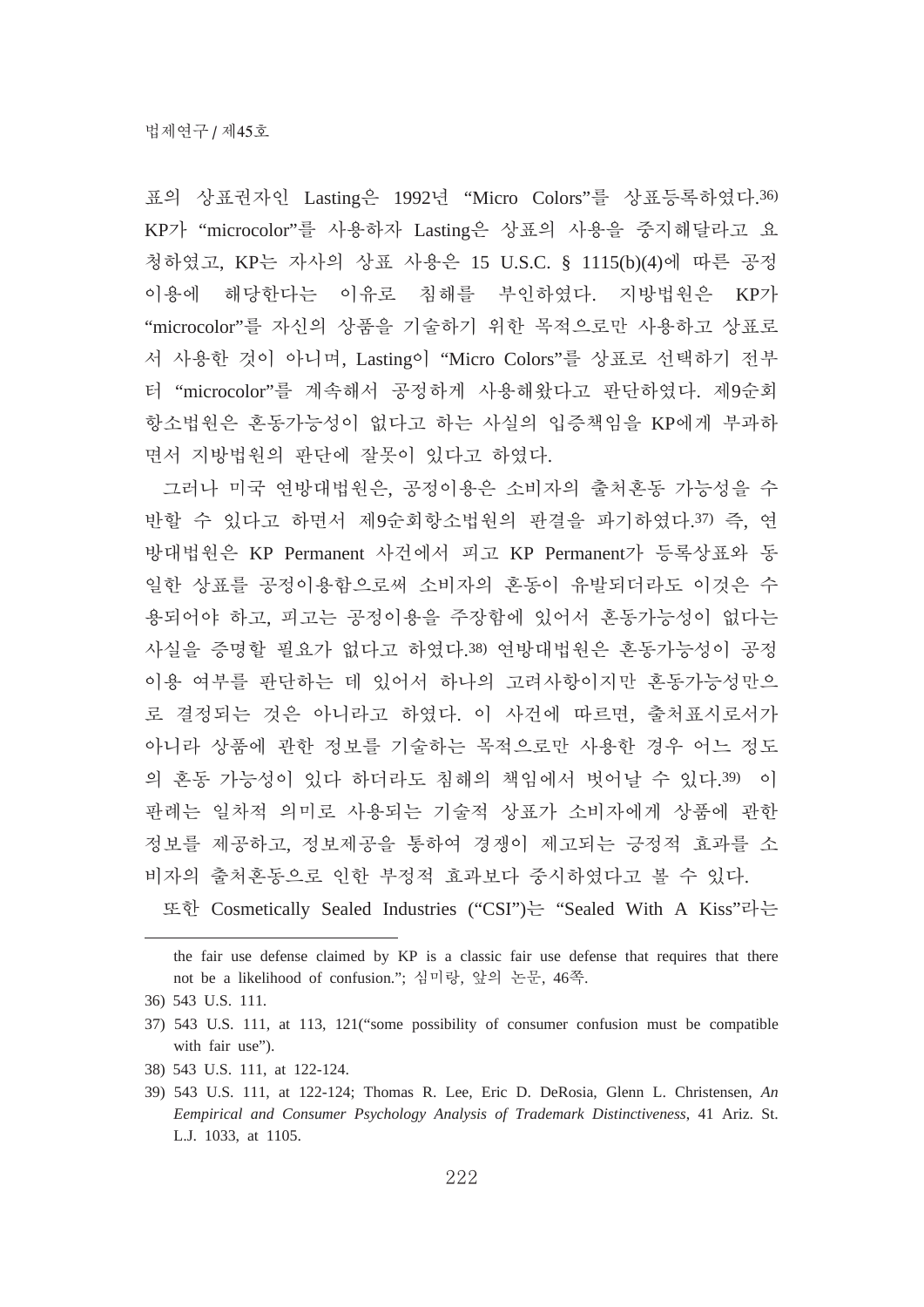문구를 화장품류에 대하여 상표등록하고, 이를 특별히 립글로스(lipgloss) 상품에 이용하였다. CSI는 Chesebrough-Pond's USA Co. ("Chesebrough")가 립스틱 상품의 판매행사에서 자사의 상표와 유사한 "Sealed it with a Kiss!"를 사용하고 있음을 발견하고 소송을 제기하였다.40) 제2순회항소법 원은 CSI가 잘 알려진 기술적 문구(well-known descriptive phrase)를 상표 로서 선택하고 사용하는 과정에서 소비자의 혼동위험을 감수했고, 피고 Chesebrough는 자신의 상표 "Sealed it with a Kiss!"를 "기술적 의미"로만 사용하고 있기 때문에 피고의 상표 사용은 공정이용에 해당한다고 판단 하였다.41)

#### 3. 혼동 위험 감수에 과한 사례의 상정과 해결

여기서는 기술적 상표의 공정이용을 뒷받침하는 이론으로서 상표권자 의 '혼동위험 감수'의 의미와 그 시사점을 명확히 이해하기 위하여, 이에 관한 사례를 상정하여 설명하도록 한다.

#### [기술적 상표의 상표침해 여부에 관한 사례의 상정]

주식회사 R은 "양파깡"이라는 상표를 그 지정상품이 '양파가 함유된 건과자'에 장기간 사용함으로써 식별력을 인정받아 '양파성분이 함유된 건과자'를 지정상품으로 하여 2007년 12월 1일 상표로 등록받았다. O 식품주식회사는 2008년 1월부터 자신이 판매하는 건과자가 양파가 함유 되어 있는 고소한 건과자임을 알리기 위하여 자신의 상품에 "O 양파깡" 을 표기하였다. O 식품주식회사가 자신의 상품에 "O 양파깡"이라는 상표 를 부착하여 판매하는 것이 상표침해를 구성하는지의 여부를 판단하시오. (이 사례의 "양파깡"은 주식회사농심이 '양파 성분이 함유된 건과자', '양파 성 분이 함유된 비스킷', '양파 성분이 함유된 크래커'에 대하여 1998. 8. 10. 출원하 여 2010. 1. 22. 제453792호로 등록한 상표이다. 또한, "삼양 양파깡"은 '양파가

<sup>40)</sup> Cosmetically Sealed Industries, Inc. v. Chesebrough-Pond's USA Co. 125 F.3d 28.

<sup>41) 125</sup> F.3d 28, at 30-31.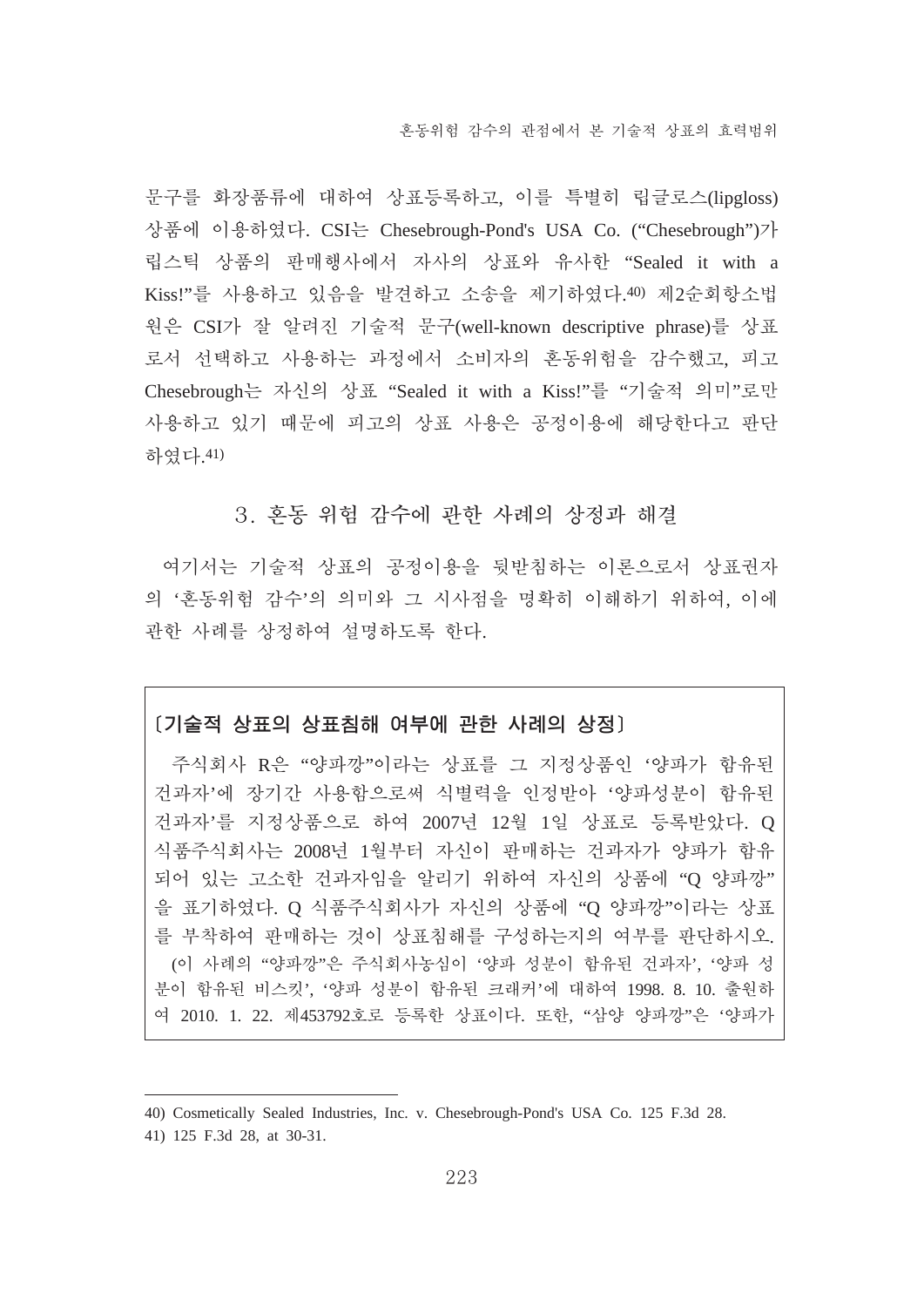함유된 건과자'에 대하여 삼양식품주식회사가 1986. 9. 5. 출원하여 2007. 12. 1. 제141610호로 등록한 상표이다. 그러나 여기서는 이러한 사실을 무시한다.)

[문제의 해결]

(1) 상표의 유사 여부 판단

상표의 침해 여부를 판단하기 위해서는 우선 상표의 유사 여부를 판 단하여야 하므로 "양파깡"과 "O 양파깡"이 서로 유사한지를 판단하여야 할 것이다.

"양파깡"은 기술적 상표로서 등록될 수 없는 것이었지만, 주식회사 R 은 이를 자신의 '양파가 함유된 건과자' 상품에 상표로서 장기간 사용 함으로써 식별력을 인정받아 상표로서 등록하였다.

O 식품주식회사가 자신의 '양파가 함유된 건과자' 상품에 사용하는 상표 "O 양파깡"을 주식회사 R의 등록상표 "양파깡"과 비교할 때. 특별 현저성이 있는 "양파깡" 부분이 동일하여 양 상표는 서로 유사한 상표 라고 볼 수 있다.

(2) 누구나 사용하고 싶어 하는 기술적 상표인 "양파깡"

그런데 "양파깡"은 '양파가 함유된 건과자'에 사용할 경우 양파의 향 을 내는 고소한 건과자를 연상시키기 때문에 누구나 이를 자신의 상품 (즉, '양파가 함유된 거과자')에 사용하고 싶어 하는 것이 현실이다.

(3) 공공자산으로서의 기술적 상표의 일차적 의미

기술적 상표의 일차적 의미는 그 언어가 본래 가지고 있는 의미이고. 이 의미는 사용에 의하여 식별력(즉, 이차적 의미)이 생겼다고 해서 사 라지는 것이 아니다.42) 그래서 주식회사 R이 "양파깡"이라는 상표에 상 표권을 갖게 되었지만, 주식회사 R은 "양파깡"이 그 일차적 의미(즉, '양파가 함유된 건과자' 혹은 '양파의 향을 내는 건과자')를 상실하였다 고 주장할 수 없다.

(4) 기술적 사용에 의한 공정이용의 항변

또한 O 식품주식회사는 "O 양파깡"에 있어서 "양파깡" 부부을 출처 표시로서 사용하였다기보다는 자신의 상품은 '양파가 함유된 건과자'임 을 알리기 위하여 사용하였고, 이러한 사용은 상표적 사용이 아니어서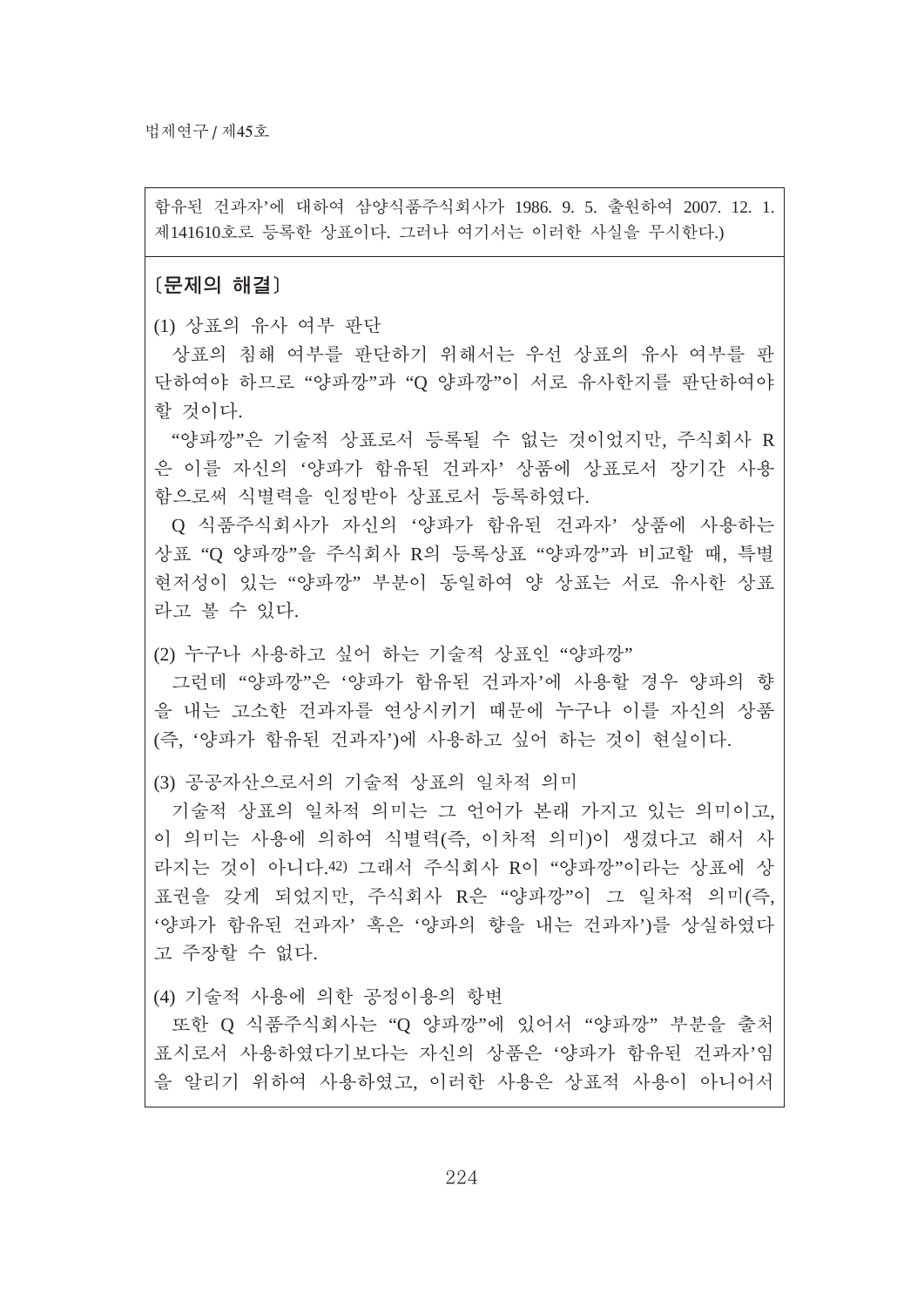공정이용(fair use)에 해당한다고 주장할 수 있다. 즉, "O 양파깡"에서 "Q"는 자신의 상호를 보통으로 사용하는 방법으로 표시하는 상표이고 (제51조 제1항 1호), "양파" 부분은 양파라는 원재료를 함유하고 있음을 표시하는 것이고, "깡"은 새우깡, 감자깡, 고구마깡 등과 같이 건과자에 사용되는 관용명칭이기 때문이다.

따라서 주식회사 R이 "양파깡"에 대하여 상표로서 등록받았다고 하더 라도 주식회사 R은, O 식품주식회사가 자신의 상품이 '양파가 함유된 건과자'라고 하는 진실한 정보를 전달하기 위하여 "양파깡"을 사용하는 것을 금지할 수 없다.

(5) 공정이용에 있어서 출처혼동의 문제

여기서 주식회사 R과 O 식품주식회사의 '양파가 함유된 건과자' 상품 에 각각 부착되 상표. "양파깡"과 "O 양파깡"은 지정상품이 동일하여 소비자로 하여금 출처의 혼동을 야기하는 문제가 있다.43)

(6) 상표권자의 혼동위험 감수에 따른 공정이용의 항변

그런데 이러한 출처의 혼동은 주식회사 R이 처음에 자신의 상표로서 "양파깡"이라는 기술적 상표를 선택하지 않았더라면 일어나지 않았을 것이다. 주식회사 R은 자신의 기술적 상표가 지정상품인 '양파가 함유 된 건과자'에 대하여 가지고 있는 일차적 의미를 알았고. 이러한 일차적 의미가 소비자에게 양파의 향을 내는 고소한 건과자를 연상시킬 것을 기대하여 이를 자신의 상표로 선택하였다고 보아야 할 것이다. 따라서 이러한 기술적 상표를 경쟁업자인 O 식품주식회사가 함께 사용함으로 써 나타나는 혼동은 이를 자신의 상표로서 선택하고 등록한 주식회사 R이 이미 감수하였다고 하여야 할 것이다.44)

(7) 결론

"O 양파깡"에서 "O"는 자신의 상호를 보통으로 사용하는 방법으로 표시하는 상표이고(제51조 제1항 1호), "양파깡" 부분은 등록상표와 동 일하지만 이는 '양파가 함유된 건과자'임을 나타내는 상표로서 제51조 제1항 제2호 소정의 상표에 해당하여 상표권의 효력이 미치지 아니한 다. 따라서 O 식품주식회사의 "O 양파깡"은 주식회사 R의 "양파깡"을 침해하고 있다고 할 수 없다.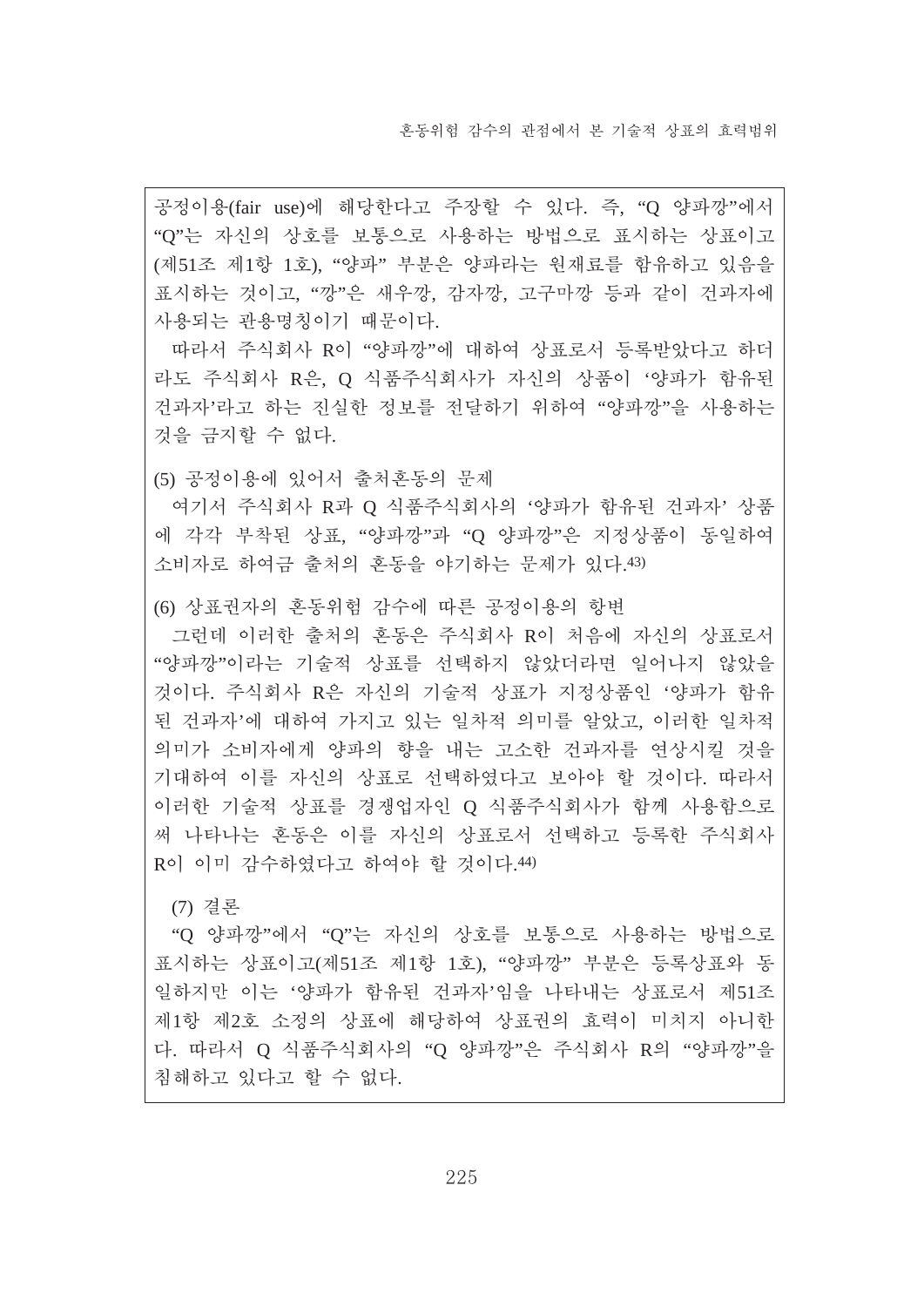#### 4. 정리

이와 같이 자신의 상품을 가리키는 표시로서 기술적 표장을 선택한 상 표권자는 자신의 기술적 표장이 자신의 상품의 출처를 연상시킴과 동시 에 그 기술적 표장이 가지고 있는 본래의 일차적 의미를 연상시키고, 다 른 사람이 그와 동일 유사한 상표를 사용하게 되면 출처혼동의 위험이 있다는 것을 알았으면서도 구태여 그 기술적 상표를 선택하여 장기간 사 용해 온 위험감수의 책임이 있다.45) 상표권자는 제51조 제1항 제2호의 규 정이 있는 한, 자신의 상표권의 효력이 동 규정의 제한을 받을 것이라는 것, 그리고 이러한 규정에 따라 경쟁업자가 자신의 상표와 동일 유사한 상표를 사용할 수 있고 그로 인하여 혼동이 발생할 가능성이 있다는 사 실을 감수했다고 볼 수 있다. 따라서 이러한 위험을 상표권자가 스스로 감수한 이상 경쟁업자가 이 상표와 동일 유사한 상표를 상표법 제51조에 서 규정하는 바에 따라 사용함으로써 출처혼동이 발생한다고 하여 이를 침해라고 주장할 수 없다.46)

- 42) 나종갑, 앞의 논문, 47-50쪽. 나종갑 교수는, 기술적 상표는 일차적 의미와 이차적 의 미를 가지는 것과, 기술적 상표가 가지고 있는 본질적 속성인 일차적 의미는 공중의 자산이므로 공중은 언제든지 이를 기술적으로 사용할 수 있다고 주장한다.
- 43) 이러한 출처의 혼동은 주식회사 R만 "양파깡"를 사용하거나 O 식품주식회사만 "O 양파깡"을 사용한다면 일어나지 않을 것이다.
- 44) 미국 연방대법원은 KP Permanent 사건에서 피고가 등록된 상표와 동일한 상표를 공 정이용함으로써 비롯되는 소비자의 혼동은 수용하여야 하고, KP Permanent는 혼동가 능성이 없음을 증명할 필요 없이 공정이용을 주장할 수 있다고 하였다. KP *Permanent Make-Up, Inc. v. Lasting Impression I, Inc.* 543 U.S. 122-124. "If any confusion results, that is a risk the plaintiff accepted when it decided to identify its product with a mark that uses a well known descriptive phrase."
- 45) 위험감수의 책임은 상표권자가 (1) 위험을 알았을 것과 (2) 위험을 알았음에도 불구 하고 추진하기로 스스로 결정하였을 것이 요구된다. Jess Gupta, 앞의 논문, at 818.
- 46) 상표권자의 혼동위험 감수에 대하여는, 강동수, 앞의 논문 p. 127 (상표사용자가 식 별력이 없는 표장을 상표로 스스로 선택한 만큼 그에 대한 책임이 따라야 할 것이 다. 식별력 없는 표장을 굳이 상표로 사용하기로 한 것은 상표권으로서의 한계를 인 식하고 이를 감수한 것이다.); 나종갑, 앞의 논문, 41-42쪽 (기술적 상표를 선택한 상 표권자에게 혼동위험 감수의 책임이 있고, 진실을 알리는 것과 혼동 가능성 중에서 전자가 우선되어야 할 가치이다).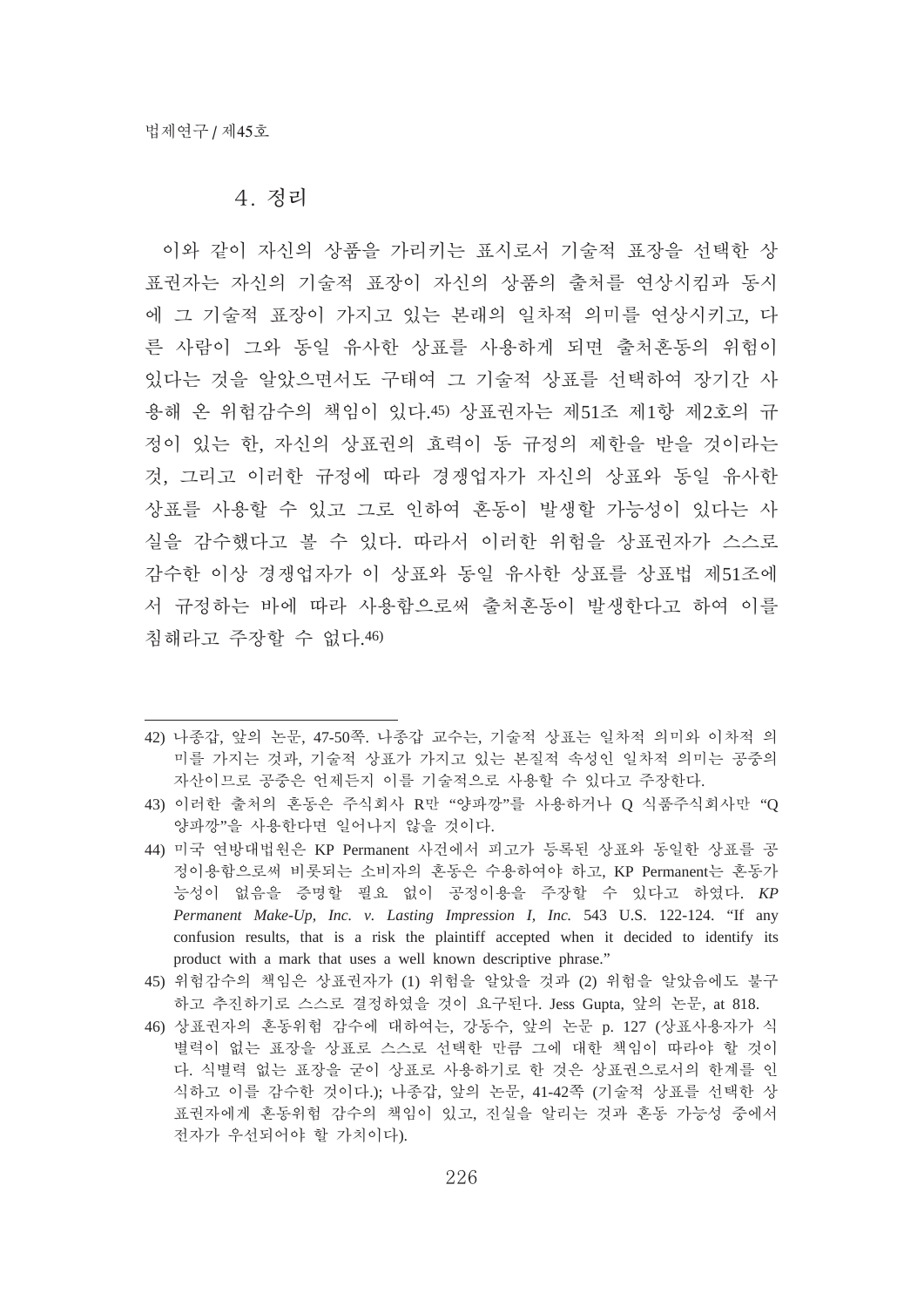# $N.$  혼동위험 감수의 한계: "보통으로 사용하는 방법으로 표시하는 상표"

1. 서론

상표권자는, 경쟁업자가 제51조 제1항 제2호에서 규정하고 있는 "보통 으로 사용하는 방법으로 표시하는 상표"를 사용할 때 발생할 수 있는 혼 동위험을 감수하고서 기술적 상표를 자신의 상표로 선택하였다고 할 수 있으므로.47) 경쟁업자의 사용을 허용할 수 있는 범위는 혼동위험을 감수 한 "보통으로 사용하는 방법으로 표시하는 상표"라고 하여야 할 것이다. 따라서 이 규정에서 정하고 있는바 "보통으로 사용하는 방법으로 표시하 는 상표"란 무엇을 의미하는지 확인할 필요가 있다. 이것은 기술적 상표 및 상호에 관한 대법원 판례를 참고하여 도출할 수 있을 것이다.

# 2. 제51조의 "보통으로 사용하는 방법으로 표시하는 상표"의 의미

제6조 및 제51조에서 "보통으로 사용하는 방법으로 표시하는" 상표의 의미는 상표의 등록요건 및 침해 여부를 확정하는 데 있어서 대단히 중 요하다. 제6조 제1항 제1호 제3호. 제5호에서 "보통으로 사용하는 방법으 로 표시한" 상표는 등록될 수 없는 것이고 제51조 제1항 제1호 및 제 2 호에서 "보통으로 사용하는 방법으로 표시하는" 상표에는 상표권의 효력 이 미치지 않기 때문이다.

제51조 제1항 제2호는 등록상표의 지정상품에 대한 정보전달에 필요한 보통명칭과 기술적 표시에 대하여 자유로운 사용을 보장하기 위한 것이

<sup>47)</sup> 나종갑, 앞의 논문, 40-42쪽(기술적 표장을 통하여 경쟁업자가 자신의 상품을 설명하 는 것에 의해서 소비자는 혼동가능성이 있지만 어느 정도의 혼동은 불가피하다. 그 리고 이러한 기술적 표장을 상표로 서택한 상표권자는 혼동위험을 감수한 것이므로 경쟁업자의 진실한 표현에 의하여 발생하는 소비자의 혼동에 대해서 손해를 인정할 수 없다); 강동세, 앞의 논문, 127쪽(상표권자가 식별력이 없는 표장을 상표로 선택한 만큼 그에 대한 책임이 따라야 한다).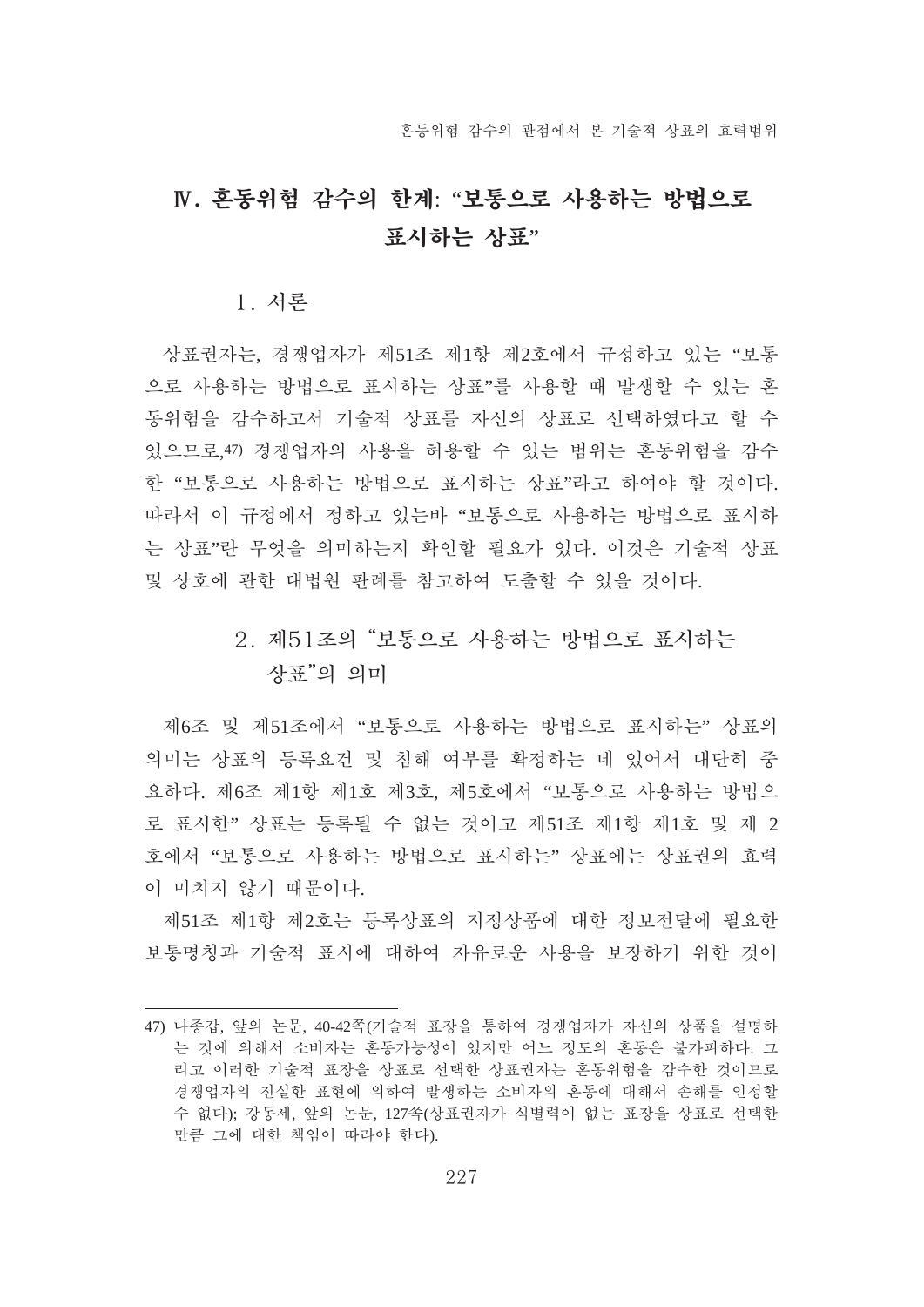다.48) 그런데 기술적 표장은 기술적으로 사용하더라도 그 본래의 목적인 상품의 정보전달기능 외에 사실상 출처표시로서의 기능도 발휘하게 되는 데, 이러한 경우 상표권의 효력이 미치는지의 여부가 문제가 된다. 이에 대하여 대법원은 다음과 같이 판시하였다.

상표가 도안화되어 있더라도 전체적으로 볼 때 그 도안화의 정도가 일반이의 특별한 주의를 끌어 문자의 기술적 또는 설명 적인 의미를 직감할 수 없는 등 새로운 식별력을 가질 정도에 는 이르지 못하여 일반 수요자나 거래자들이 사용상품을 고려 하였을 때 품질·효능·용도 등을 표시하고 있는 것으로 직감할 수 있으면 위 제51조 제1항 제2호의 상표에 해당한다.49)

여기서 대법원은 "상표"가 도안화되어 있더라도 일정한 경우에 제51조 제1항 제2호의 "상표"에 해당한다고 판시함으로써 일단 기술적 표장이 "상표로서" 사용되었을 경우를 전제로 하고 있고, 도안화되었다 하더라도 새로운 식별력을 가질 정도에 이르지 못하고 단지 상품의 품질 등을 표 시하는 것으로 직감할 수 있으면 제51조 제1항 제2호의 상표에 해당한다 는 것이라고 하였다.50)

이와 반대로 대법원은 기술적 상표가 도안화되어 그 도형화된 정도가 일반인의 특별한 주의를 끌 정도에 이르러 문자의 기술적 또는 설명적인 의미를 직감할 수 없을 만큼 문자인식력을 압도하여 특별한 식별력을 가 지게 된 경우에는 "보통으로 사용하는 방법으로 표시하는" 표장이라고 볼 수 없다고 판시하고 있다.51) 즉, 기술적 상표가 문자의 기술적 의미를 직감할 수 있는 한 이러한 상표는 제51조 제1항 제2호의 "보통으로 사용 하는 방법으로 표시하는 상표"에 해당하는 것으로 판단하여 상표권의 효 력이 미치지 않는 것으로 판단하여야 한다는 것이다. 따라서 제51조 제1 항 제2호의 기술적 상표에 있어서 "보통으로 사용하는 방법으로 표시하

- 48) 심미랑, 앞의 논문, 48-49쪽.
- 49) 대법원 2011. 5. 26. 선고 2009후3572 판결, 대법원 2010. 5. 13. 선고 2008후4585 판결.
- 50) 대법원 1990. 12. 11. 선고 90후175 판결; 심미랑, 앞의 논문, 61-63쪽.
- 51) 대법원 2002. 6. 11. 선고 2000후2569 판결.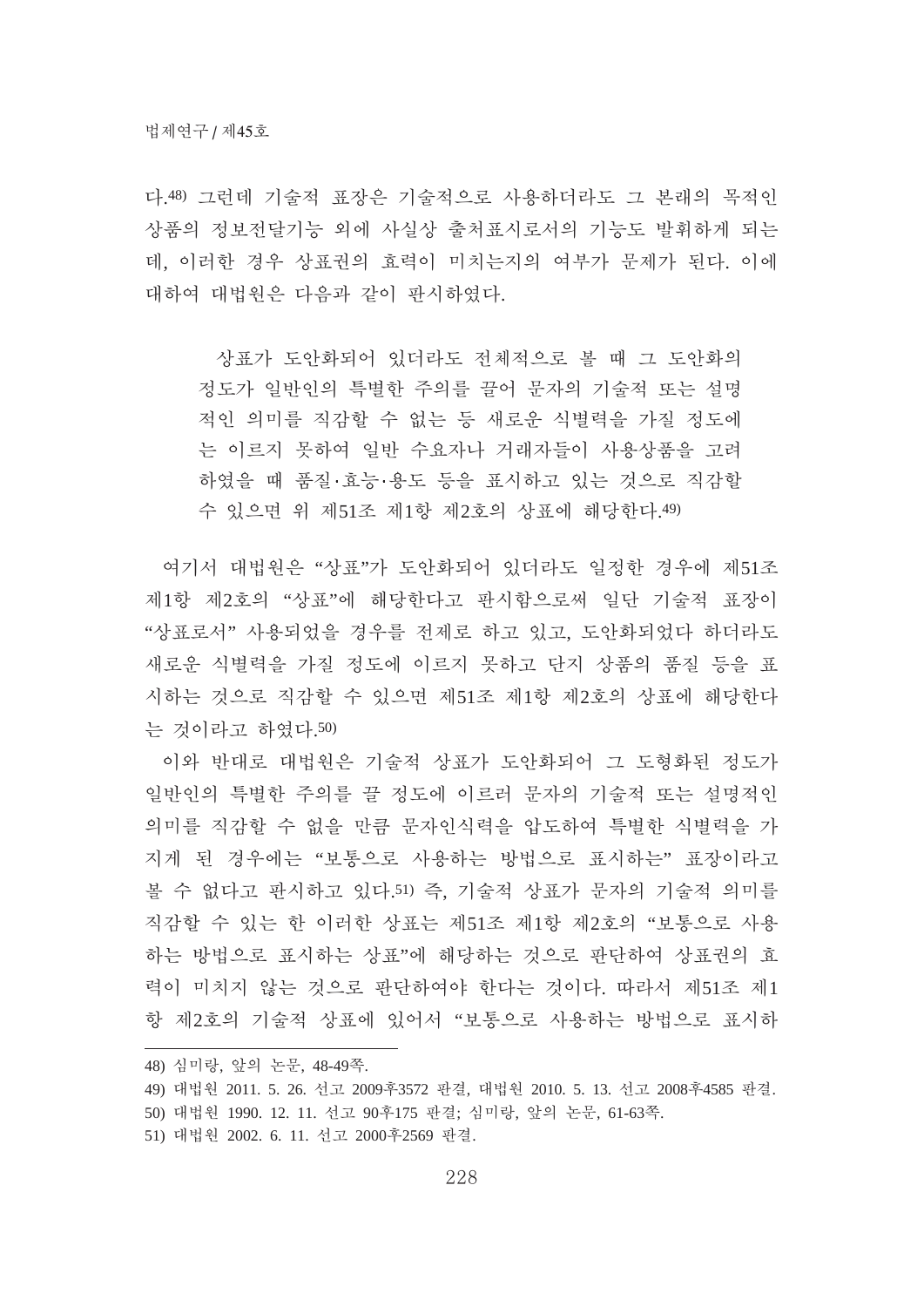는" 상표는 "상품의 품질 등을 표시하는 단순한 설명적 표시를 포함하여 상표로서 사용되는 표장으로 도안화되었다 하더라도 문자의 기술적 의미 를 직감할 수 있는 한도 내의 표장"이라고 정의할 수 있을 것이다.

#### 3. 판례의 검토

"HIGH WOOD 하이우드" 사건에서52) 대법원은 "HIGH WOOD" 및 "하 이우드"가 '목재' 상품(또는 목재 상품의 판매대행업, 판매알선업)에 사용 될 경우 지정상품의 품질 효능 등을 보통으로 사용하는 방법으로 표시한 표장만으로 된 상표법 제6조 제1항 제3호의 기술적 표장에 해당한다고 하였다.

"GOLD BLEND" 사건에서53) 대법원은 확인대상표장의 "GOLD BLEND" 부분은 "외관에 있어서 특히 일반의 주의를 끌 만한 특수한 도안이나 태 양으로 표시되어 있다기보다는 오히려 '좋은 배합'이라는 관념과 칭호로써 만 보통의 방법으로 그 품질 또는 가공방법의 표시로서 사용하고 있으므 로 결국 이는 커피류 제품과 관련하여 제51조 제2호 소정의 '보통으로 사 용하는 방법으로' 표시하는 상표에 해당한다"고 하여 이 사건 등록상표 "GOLD BLEND"의 효력이 확인대상표장에 미치지 않는다고 하였다.54)

"sprinter" 사건에서도 대법원은 이 사건 출원상표 "sprinter"(국제등록번 호 제775594호, 지정상품: 자동차)는 단거리 주자, 'sprint car'는 '중형 경 주용 자동차'의 뜻을 가지고 있고, 자동차에 사용될 경우에 일반수요자에 게 '가속 성능이 우수한, 매우 빨리 달릴 수 있는' 등의 의미로 인식될 것이므로, 지정상품의 품질·효능·용도 등을 보통으로 사용하는 방법으로 표시한 표장만으로 된 기술적 상표에 해당한다고 하였다.55)

또한, "신당고려당" 사건에서,56) 대법원은 확인대상표장이 한글로 "신당

- 52) 대법원 2012.10.18. 선고 2010다103000 전원합의체 판결.
- 53) 대법원 1997. 5. 30. 선고 96다56382 판결.
- 54) "GOLD BLEND": 1983. 6. 22. 특허청 등록 제92111호, 연합상표 "골드 블렌드": 1993. 9. 17. 특허청 등록 제274551호.
- 55) 대법원 2011. 4. 28. 선고 2011후33 판결.
- 56) 대법원 1984.1.24. 선고 83후69 판결.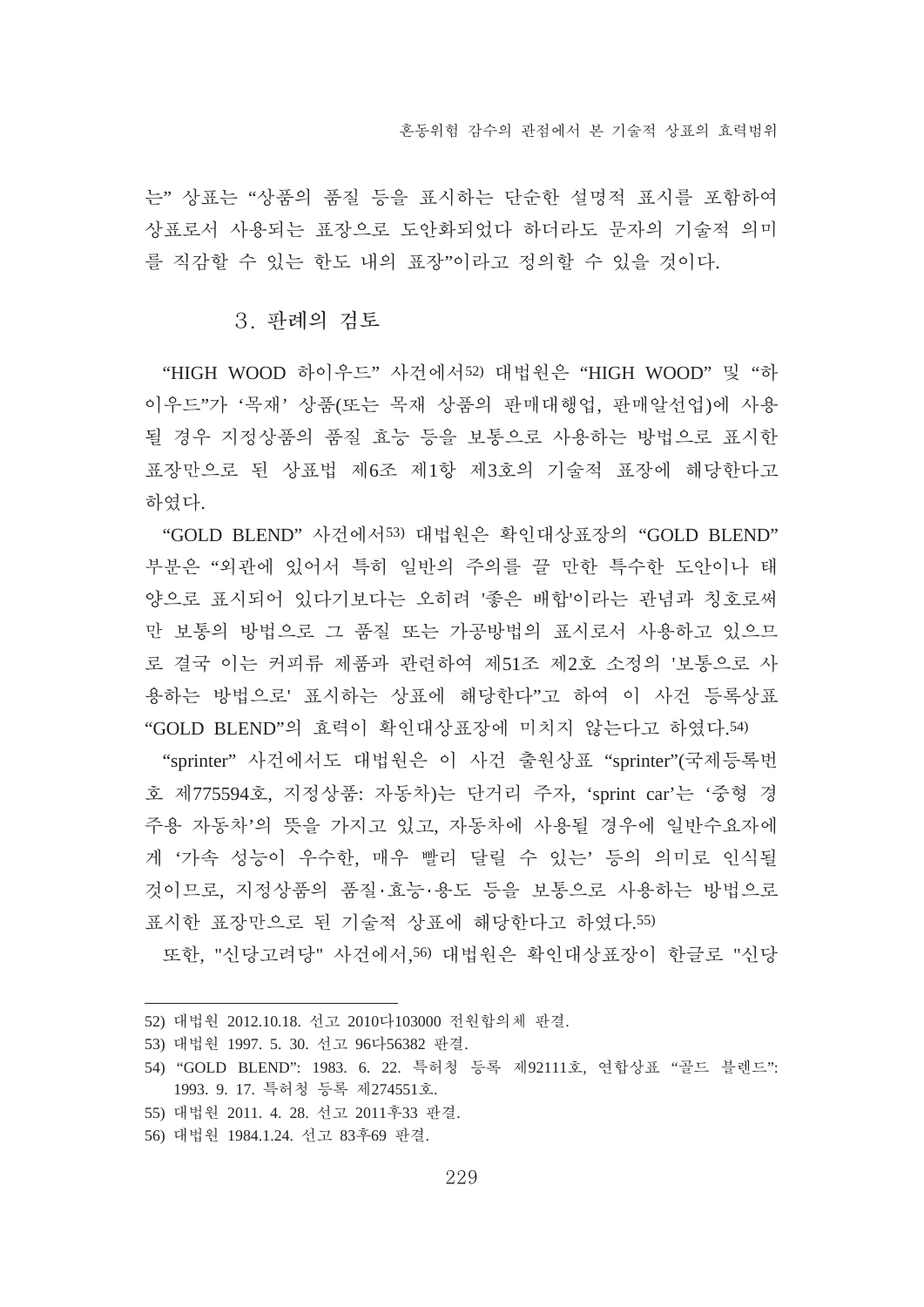고려당"이라고 횡서표기한 문자표장에 대하여 "자기의 명칭 등을 보통으 로 사용하는 방법으로 표시하는 상표"에 해당한다고 하고, "유화정철학 워" 사건에서,57) 확인대상표장이 피고의 상호인 '유화정철학원'을 세로로 표기한 문자표장으로서 다른 문구나 도형과의 결합 없이 오직 위 상호만 을 평이한 서체로 표시하고 있어 일반수요자가 이를 상호로 인식할 것으 로 보이므로, 확인대상표장은 거래통념상 자기의 상호를 보통으로 사용하 는 방법으로 표시하는 서비스표에 해당한다고 하였다.

반면, 상호 관련 사건이지만 "장충동왕족발" 사건에서,58) 대법원은 "자 기의 상호 등을 보통으로 사용하는 방법으로 표시하는 상표"라"특히 일 반의 주의를 끌만한 서체나 도안으로 표시하는 방법이 아니고 단지 자기 의 상호 등을 기재하는 방법으로 표시하는 상표"라고 한 후, 확인대상표 장은 "'장충동왕족발'의 문자 부분을 도안화하고 굵은 테두리를 넣은 특수 한 서체를 사용하여 입체감을 주고 있으며 가운데의 '왕'자를 다른 글자 에 비하여 크게 표시하는 외에 문자 부분의 왼쪽에 돼지 두 마리를 의인 화한 도형을 배치하고 문자 부분과 도형 부분을 연결하는 직사각형으로 된 띠 모양의 도형으로 구성되어 있어 일반의 주의를 끌기에 충분하도록 표시되어 있으므로, 피고의 상호를 보통으로 사용하는 방법으로 표시한 표장에 해당한다고 볼 수 없다"고 하였다.59)

이 외에도 대법원은, "APOLLO" 사건에서 상호를 영문으로 변형시키 'APOLLO CO'를 특이한 서체로 부각시켜 표시한 표장이 상표적으로 사용 된 것이고, 일반의 주의를 끌기 위하여 어느 정도 도안화하거나 특이한 서체를 사용한 것이라고 하였고,60) "라이프" 사건에서 자기의 상호 "라이 프"에 도형과 지정상품의 보통명칭인 "와이샤쓰"를 추가한 것은 상호의 영문자와 도형의 결합으로 이루어진 것으로서 특별히 일반인의 주의를 끌기 위한 것이라고 하였다. 61)

<sup>57)</sup> 대법원 2012. 5. 10. 선고 2010후3387 판결.

<sup>58)</sup> 대법원 2000.06.23. 선고 98후1457 판결.

<sup>59)</sup> 대법원 2000.06.23. 선고 98후1457 판결.

<sup>60)</sup> 대법원 1998. 5. 22. 선고 98도401 판결.

<sup>61)</sup> 대법원 1990.03.13. 선고 89후1264 판결.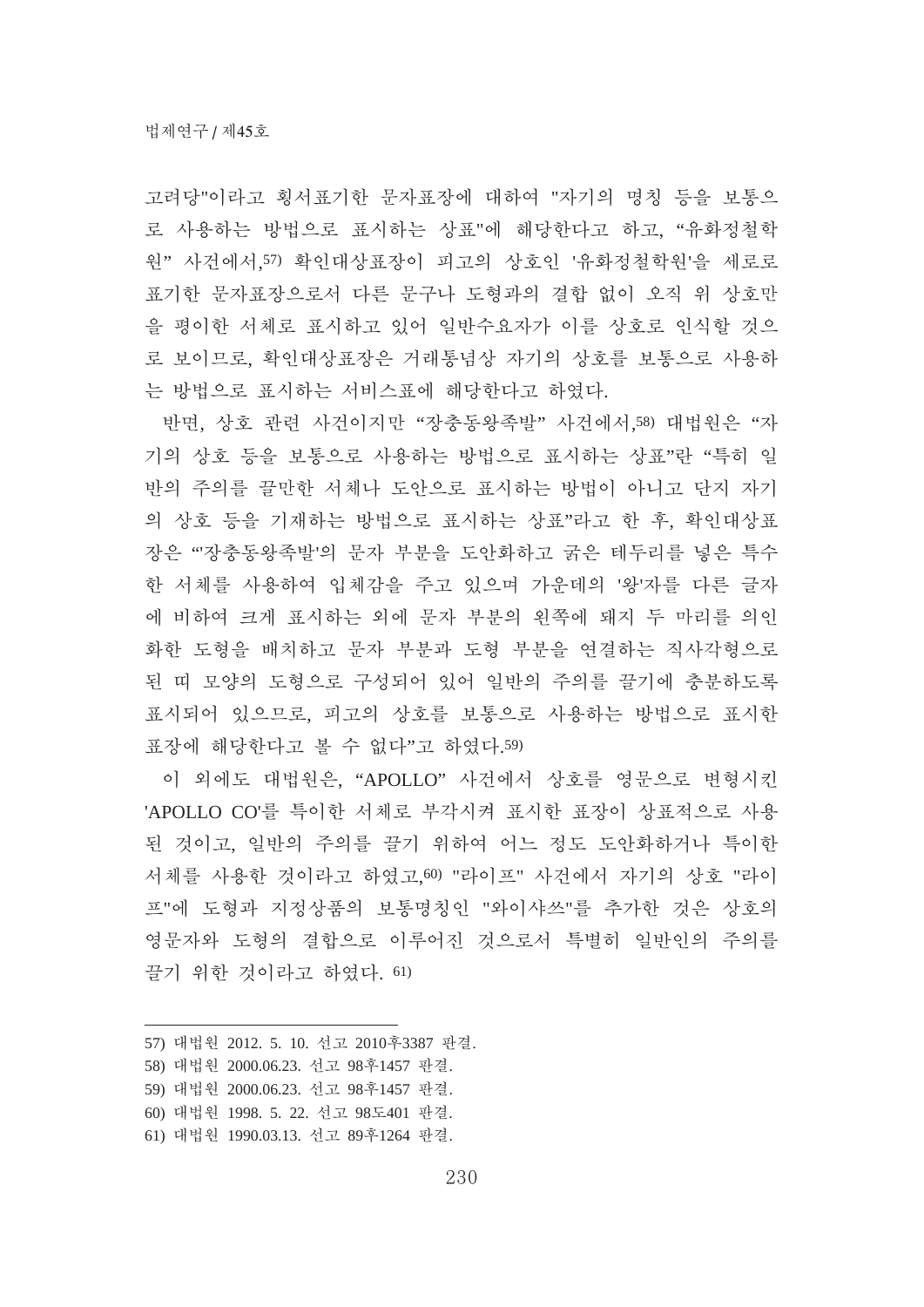#### 4. 정리

기술적 상표의 상표권자는 경쟁업자가 제51조 제1항 제2호 소정의 "보 통으로 사용하는 방법으로 표시하는 상표"를 사용함으로써 발생할 수 있 는 혼동의 위험을 감수한 것이라고 할 수 있다. 그리고 여기서 "보통으로 자용하는 방법으로 표시하는 상표"는 "일반의 주의를 끌기 위하여 상표 를 도안화하거나. 특이한 서체로 표기하거나. 도형과 결합하여 사용하지 아니하고, 상표의 요소 중 외관을 제외한 칭호와 관념만으로 사용하여 문 자의 기술적 의미를 직감할 수 있는 상표"를 말한다고 정리할 수 있다.62)

#### V. 결론과 제안

#### 1. 경론

식별력을 취득하여 등록되었다고 하더라도 상표권자가 이미 혼동의 위 험을 감수하였다는 점에서 등록된 기술적 상표의 효력은 제51조 제1항 제2호 소정의 상표에 미치지 않도록 해석하는 것이 타당하다. 그리고 경 쟁업자는 등록된 기술적 상표를 상표권자가 혼동위험을 감수한 범위 즉, 제51조 제1항 제2호 소정의 상품의 품질 원재료 등을 "보통으로 사용하 는 방법으로 표시하는 상표"의 범위 내에서 이용할 수 있다고 보아야 할 것이다.

# 2. 기술적 상표의 효력범위와 관력한 무제적에 대한 입법적 해결방안

등록된 기술적 상표의 효력이 제51조 규정의 상표에 미치는지의 여부 에 대한 대법원 판례와 학계의 견해가 엇갈리고 있으므로 이를 명확히

<sup>62)</sup> 자기의 상호를 "보통으로 사용하는 방법으로 표시하는 상표"라고 할 수는 없다고 한 판례로는 대법원 2000.06.23. 선고 98후1457 판결; 대법원 1998. 5. 22. 선고 98도401 판결; 대법원 1990.03.13. 선고 89후1264 판결; 대법원 2000. 6. 23. 선고 98후1457 판 결; 심미랑, 앞의 논문, 65쪽.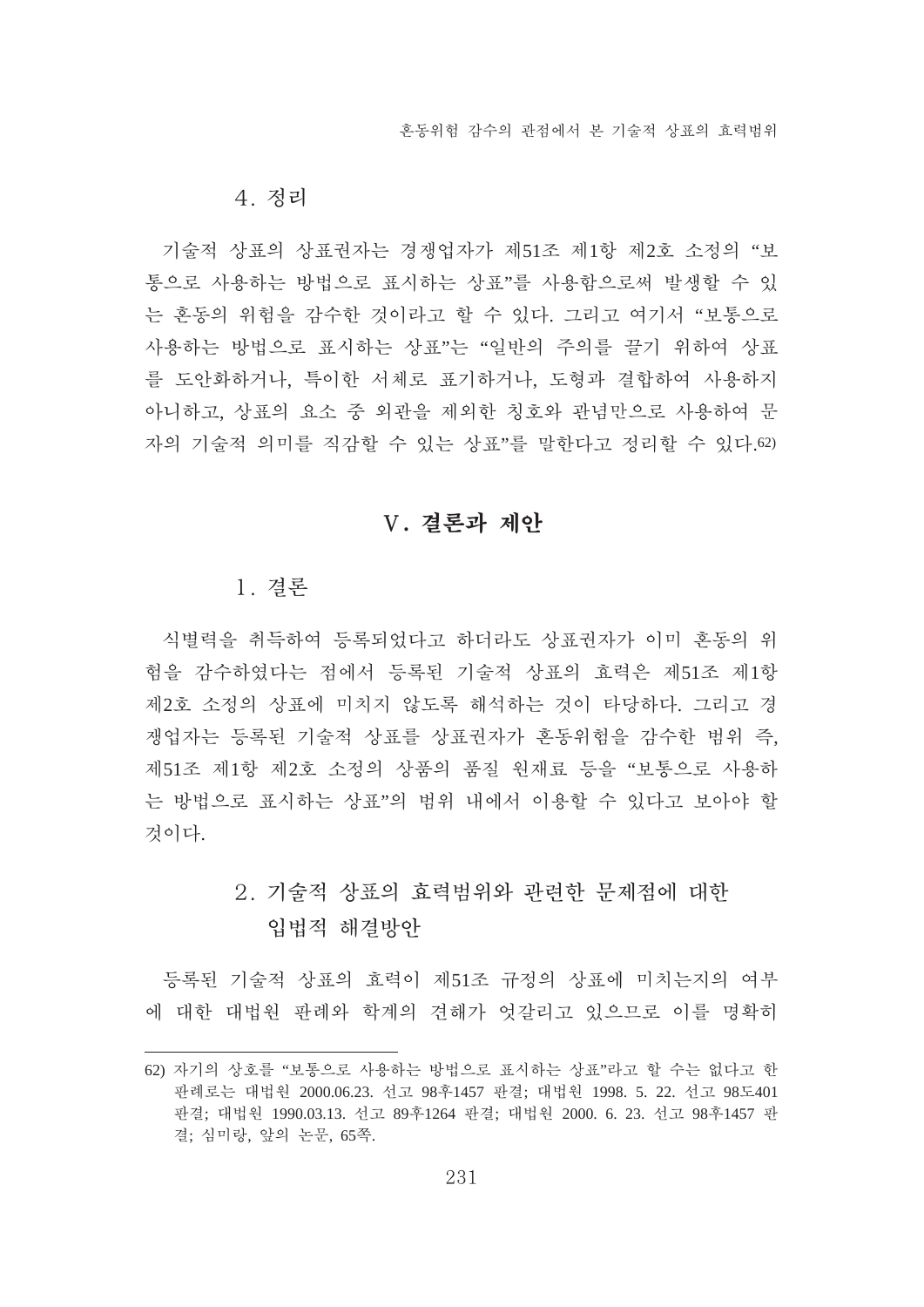하는 해결책이 필요하다. 따라서 특허청은 이러한 취지가 명확히 드러날 수 있도록 상표법 관련 규정을 개정할 필요가 있다.63)

상표법 개정안은 등록된 기술적 상표의 권리범위를 명확히 하기 위해 서 다음 사항이 필요하다. 첫째, 제6조 제2항에 단서 부분을 추가하여 기 술적 상표가 등록되더라도 그 효력이 제51조 제1항 제2호 규정의 상표에 는 미치지 아니함을 명시한다. 둘째, 현행 상표법 제51조 제1항 제2호는 보통명칭과 기술적 상표를 포괄하여 규정하고 있으므로 보통명칭에 대한 효력제한 규정을 신설한다. 이에 따라 상표법 개정안을 제시하면 아래 표 와 같다.

| 상표법 (현행)                                                                                                                                                                                                                                                        | 상표법 (개정안)                                                                                                                                                                                                                                                                                                                                                        |
|-----------------------------------------------------------------------------------------------------------------------------------------------------------------------------------------------------------------------------------------------------------------|------------------------------------------------------------------------------------------------------------------------------------------------------------------------------------------------------------------------------------------------------------------------------------------------------------------------------------------------------------------|
| 상표법 제6조 제2항                                                                                                                                                                                                                                                     | 상표법 제6조 제2항                                                                                                                                                                                                                                                                                                                                                      |
| ② 제1항 제3호 내지 제6호에<br>해<br>당하는 상표라도 제9조의 규정에 의<br>한 상표등록출원전에 상표를 사용한<br>결과 수요자간에 그 상표가 누구의<br>업무에 관련된 상품을 표시하는 것<br>인가 현저하게 인식되어 있는 것은<br>그 상표를 사용한 상품을 지정상품<br>(제10조제1항 및 제47조제2항제3호<br>의 규정에 의하여 지정한 상품 및<br>추가로 지정한 상품을 말한다. 이하<br>같다)으로 하여 상표등록을 받을 수<br>있다. | ② (변경) 제1항 제3호 내지 제6호<br>에 해당하는 상표라도 제9조의 규정<br>에<br>의한 상표등록출원전에 상표를<br>사용한 결과 수요자간에 그 상표가<br>업무에 관련된 상품을 표시<br>누구의<br>하는 것인가 현저하게 인식되어 있<br>는 것은 그 상표를 사용한 상품을<br>지정상품(제10조제1항 및 제47조제2<br>항제3호의 규정에 의하여 지정한 상<br>품 및 추가로 지정한 상품을 말한<br>다. 이하 같다)으로 하여 상표등록을<br>받을 수 있다. 단, 3호에 해당하는<br>상표는 상표등록을 받더라도 그 상<br>표권의 효력은 제51조 제1항 제2호<br>에서 규정하는 상표에 미치지 아니<br>한다. |

<기술적 상표의 효력범위에 관한 상표법 개정(안)>

63) 대법원 1987.6.23. 선고 86후4 판결.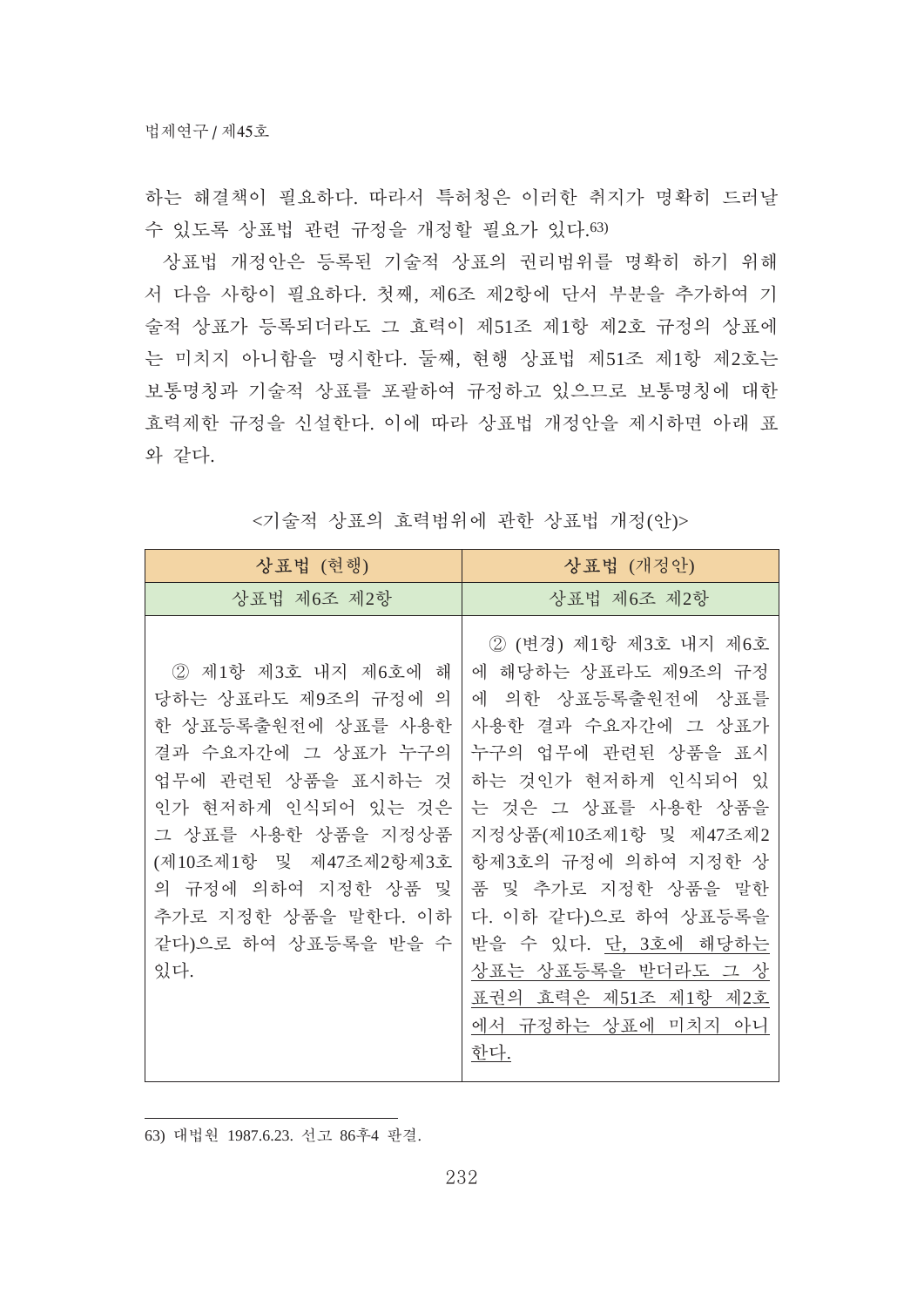혼동위험 감수의 관점에서 본 기술적 상표의 효력범위

| 상표법 제51조 제1항                                                                                                                                                                                                                                                                                                                      | 상표법 제51조 제1항                                                                                                                                                                                                                                 |
|-----------------------------------------------------------------------------------------------------------------------------------------------------------------------------------------------------------------------------------------------------------------------------------------------------------------------------------|----------------------------------------------------------------------------------------------------------------------------------------------------------------------------------------------------------------------------------------------|
| 1 상표권(지리적 표시 단체표장<br>권을 제외한다)은 다음 각 호의 어<br>느 하나에 해당하는 경우에는 그 효<br>력이 미치지 아니한다.<br>1. 자기의 성명·명칭 또는 상호·<br>초상·서명·인장 또는 저명한 아호·<br>예명·필명과 이들의 저명한 약칭을<br>보통으로 사용하는 방법으로 표시하<br>는 상표<br>2. 등록상표의 지정상품과 동일<br>또는 유사한 상품의 보통명칭·산지·<br>품질·원재료·효능·용도·수량·형상<br>(포장의 형상을 포함한다) 가격 또는<br>생산방법·가공방법·사용방법 및 시<br>기를 보통으로 사용하는 방법으로<br>표시하는 상표 | ① 좌동<br>1. 좌동<br>2. (변경) 등록상표의 지정상품과<br>동일 또는 유사한 상품의 산지·품<br>질·원재료·효능·용도·수량·형상(포<br>장의 형상을 포함한다)·가격 또는<br>생산방법·가공방법·사용방법 및 시<br>기를 보통으로 사용하는 방법으로<br>표시하는 상표<br>2의1. (신설) 등록상표의 지정상품<br>과 동일 또는 유사한 상품의 보통명<br>칭을 보통으로 사용하는 방법으로<br>표시하는 상표 |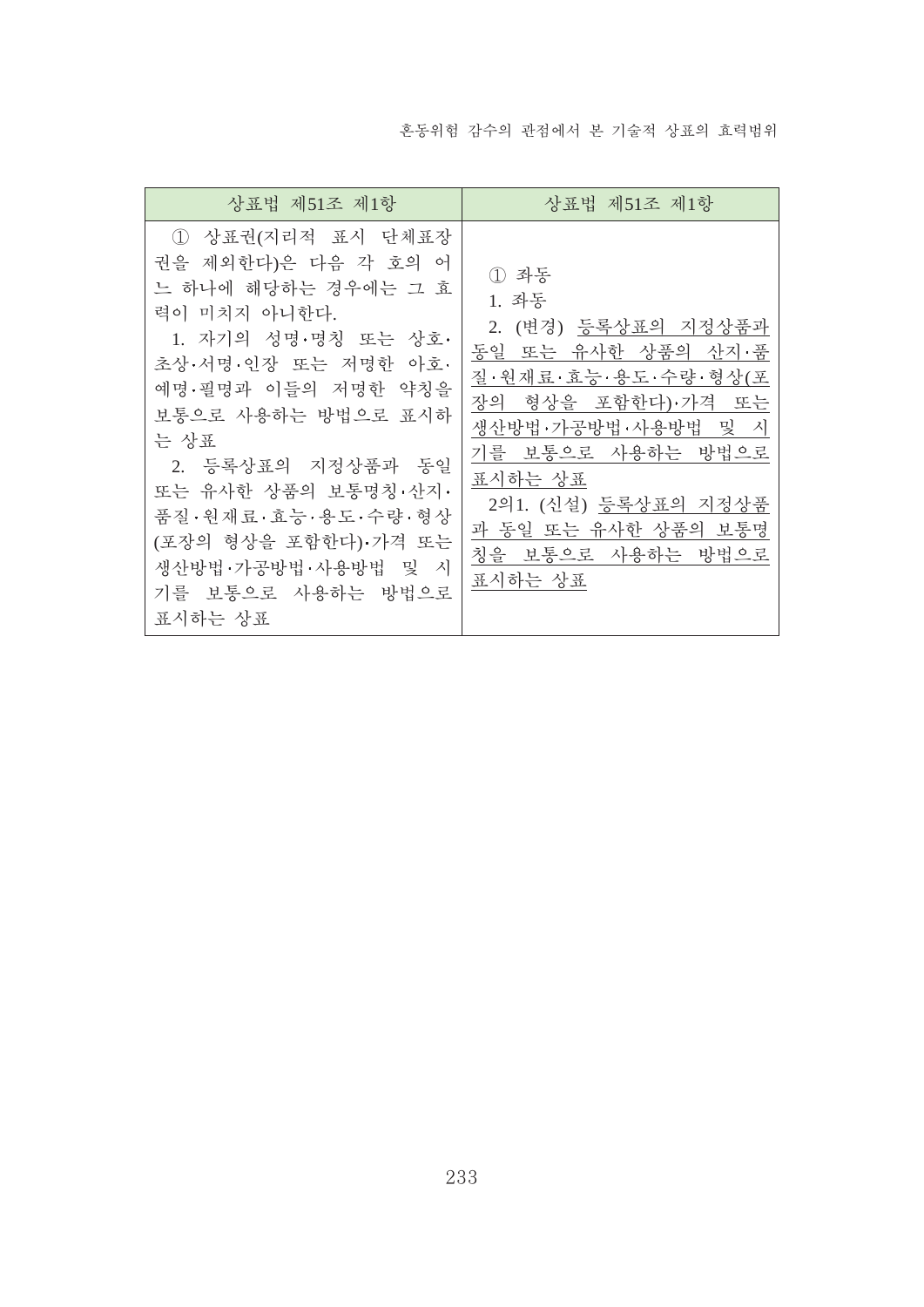# 참고문헌

能昭

대법원 1999. 11. 12. 선고 99후24 판결.

대법원 1990.12.21. 선고 90후38 판결.

대법원 1992.5.12. 선고 88후974,88후981,88후998 판결.

대법원 2000.06.23. 선고 98후1457 판결.

대법원 1998. 5. 22. 선고 98도401 판결.

대법원 1990.03.13. 선고 89후1264 판결.

대법원 2000.06.23. 선고 98후1457 판결.

*Cairns v. Franklin Mint Co.* 292 F.3d 1139.

*Cosmetically Sealed Industries, Inc. v. Chesebrough-Pond's USA Co*. 125 F.3d 28.

*KP Permanent Make-Up, Inc. v. Lasting Impression I, Inc.*, 543 U.S. 111 (2004).

*KP Permanent Make-Up, Inc. v. Lasting Impression I, Inc.*, 328 F.3d 1061.

*Liquid Glass Enterprises, Inc. v. Dr. Ing. h.c.F. Porsche AG,* 8 F.Supp.2d 398.

*New Kids on the Block v. News America Pub., Inc.* 971 F.2d 302.

*Soweco, Inc. v. Shell Oil Co.,* 617 F.2d 1178 (5th Cir.1980).

*Ty, Inc. v. Publications Intern., Ltd.* Not Reported in F.Supp.2d, 2005 WL 464688, N.D.Ill.,2005 (February 25, 2005).

*U.S. Shoe Corp. v. Brown Group, Inc*. 740 F.Supp. 196.

*Volkswagenwerk Aktiengesellschaft v. Church,* 411 F.2d 350 (9th Cir.1969).

*WCVB-TV v. Boston Athletic Ass'n,* 926 F.2d 42 (Decided Feb. 12, 1991).

〈논문〉

- 강동세, "사용에 의한 식별력을 취득한 상표의 효력", 「법조」(Vol. 609), 2007. 6. 나종갑, "상표권의 범위와 한계 - 헌법적 관점을 중심으로", 「지식재산연구」 제7권 제1호, 한국지식재산연구원, 2012. 3.
- 심미랑, 상표법 제51조 제1항에서 '보통으로 사용하는 방법'의 의미, 지식재 산연구 제6권 제2호(2011년 6월).

David W. Barnes and Teresa A. Laky, *Classic Fair Use of Trademarks: Confusion about Defenses*, Santa Clara Computer & High Tech. L. J. (Vol. 20) 2004.

Jess Gupta, *Descriptive Trademarks and the Assumption of Risk*, University of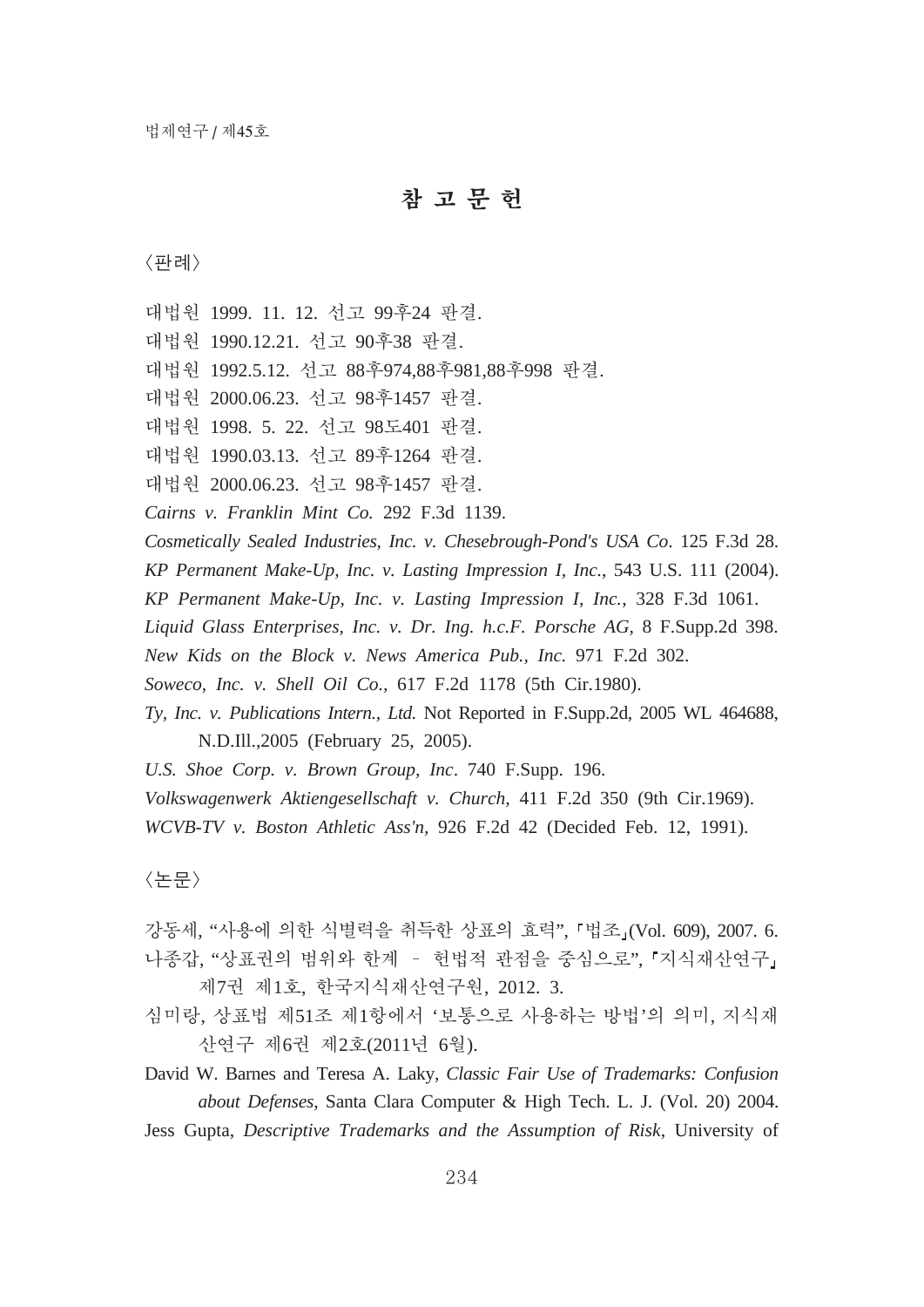San Francisco Law Review (Winter 2011).

- Lisa P. Ramsey, *Descriptive Trademarks and the First Amendment*, Tennessee Law Review Vol. 70: 1095.
- Mark Bartholomew & John Tehranian, *An Intersystemic View of Intellectual Property and Free Speech*, 81 Geo. Wash. L. Rew. 1.
- Ralph H. Folsom and Larry L. Teply, *A Comparative View of the Law of Trademarked Generic Words*, Hastings Int'l and Comparative Law Review [Vol. 6].
- Thomas R. Lee, Eric D. DeRosia, Glenn L. Christensen, *An Empirical and Consumer Psychology Analysis of Trademark Distinctiveness*, 41 Ariz. St. L.J. 1033.
- Vanessa P. Rollins, *Trademark Fair Use: Braun® Versus the Bunny*, 13 Marq. Intell. Prop. L. Rev. 285.

〈서적〉

문삼섭, 『상표법』, 세창출판사, 2004.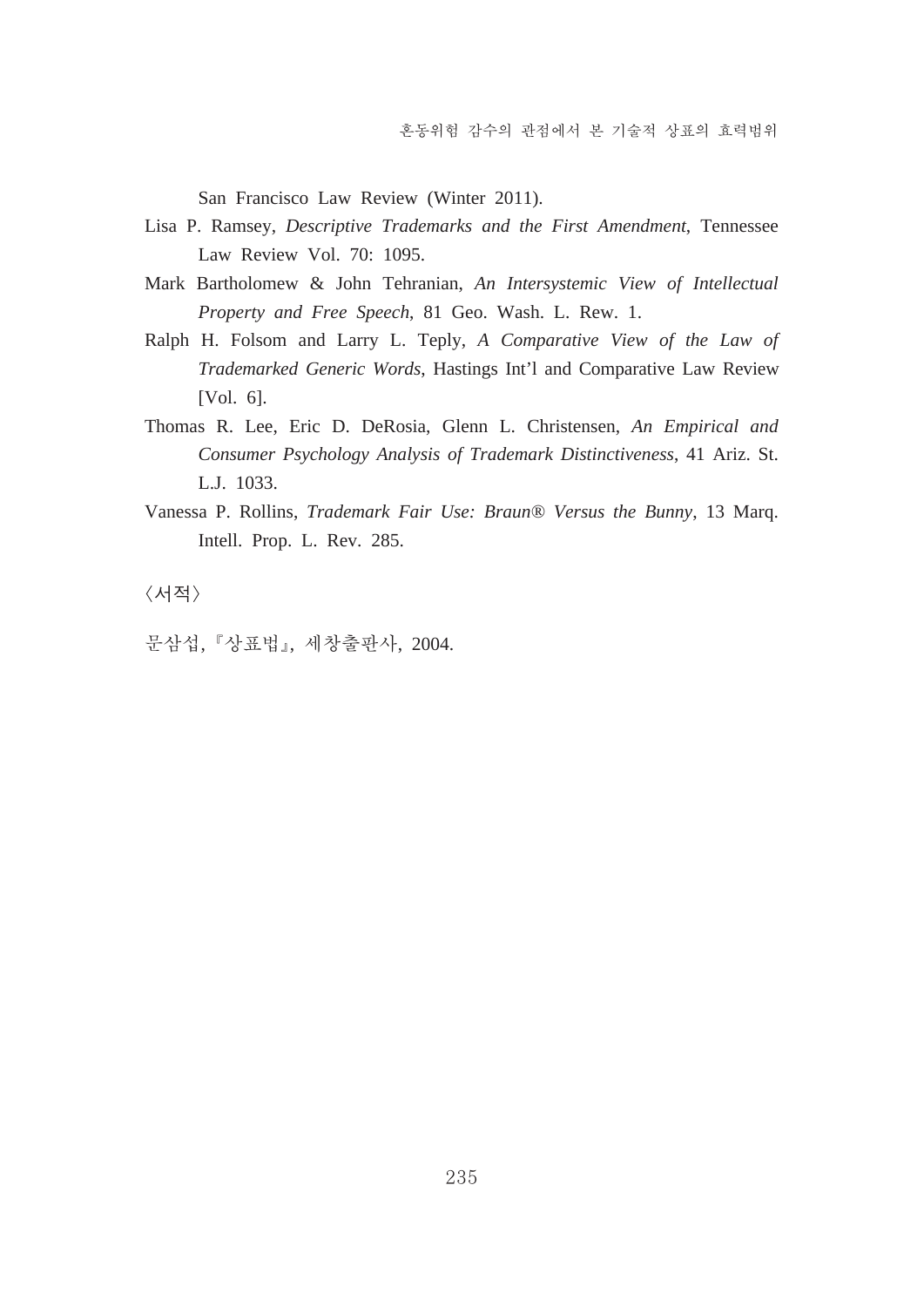## $<$ 국무초록>

기술적 상표는 상품의 성질 등을 표시하는 것이어서 식별력이 없기 때 문에 상표로서 등록될 수 없다. 식별력이 있는 다른 상표를 선택할 수 있 음에도 불구하고 상표권자는 기술적 상표를 통하여 상품의 성질을 직접 적으로 전달할 수 있기 때문에 상품에 관하여 별도로 설명할 필요가 없 고, 기술적 상표가 이차적 의미까지 획득하면 상표로서 등록할 수도 있는 장점이 있기 때문에 기술적 상표를 선택한다.

기술적 상표가 일단 등록되면 허락을 받지 아니한 타인의 상표 사용을 금지할 수 있다. 그런데 상표법 제51조 제1항 제2호에 따르면 상품의 성 질을 '보통으로 사용하는 방법으로 표시하는 상표'에는 상표권의 효력이 미치지 않는다. 그렇다면 등록된 기술적 상표의 효력이 제51조 제1항 제2 호 소정의 상표에 미치는지의 여부가 명확하지 않다.

이 문제와 관련하여 대법원의 판례는 엇갈린다. 즉, 일부 판례는 기술 적 상표가 사용에 의하여 식별력을 취득하더라도 제51조 소정의 상표에 는 그 효력이 미치지 않는다고 하는 한편, 다른 판례는 기술적 상표가 사 용에 의하여 일단 식별력을 취득하여 등록되면 그 상표권의 효력은 제51 조 규정의 상표에도 미친다고 한다. 최근의 대법원 판례의 입장과 같이 일단 상표로서 등록된 이상 제51조에 의한 제한을 받지 않는다고 하면 아무런 법적 근거 없이 제51조는 그 의미를 상실하게 된다. 이와 반대로, 상표로서 등록되더라도 제51조의 규정을 적용하여야 한다면 기술적 상표 에 대하여 식별력 취득에 따른 상표등록을 인정할 필요가 없게 되어 제6 조 제2항이 의미가 없게 된다.

이 문제는 기술적 상표에 관한 상표권 분쟁의 해결에 있어서 결정적으 로 중요한 것임에도 불구하고 이에 대한 대법원 판례는 서로 반대되는 판결이 공존하고 있다. 이러한 배경에서 이 논문은 식별력을 취득하여 등 록된 기술적 상표에 대하여 제51조 규정이 적용되는지의 여부를 "혼동위 험 감수"의 관점에서 파악하고, 관련 상표법 규정의 개정안을 제안한다.

주제어 : 기술적 상표, 혼동위험, 공정이용, 미국 연방대법원, 식별력, 출처혼동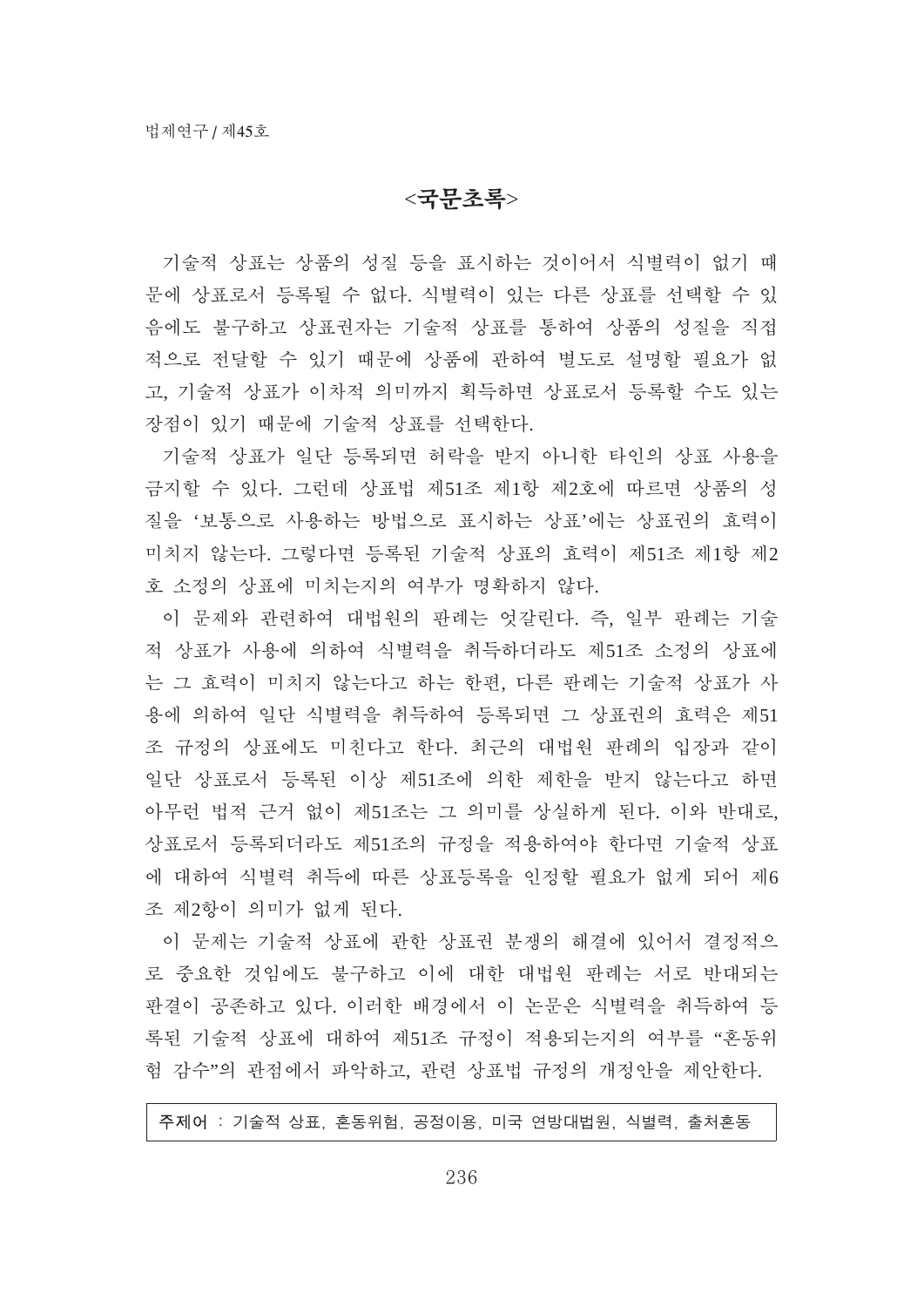# The Scope of a Descriptive Trademark from the Perspective of the Assumption of Risk

#### Koo, Dae-Hwan<sup>\*</sup>

A descriptive trademark cannot be registered because it is not distinctive and expresses the characteristics of goods. Even if it directly conveys the characteristics of the goods, it can be registered when it acquires secondary meaning. Once it is registered, it provides its holder with exclusive rights to ban others from using without permission. For these reasons, a trademark holder chooses a descriptive trademark even if he can select other distinctive marks.

However, the Korea Trademark Act article 51.1.2 stipulates that no effect of trademark right shall be extended to the trademark which falls under a trademark indicating the normal denomination, quality, raw materials, use, etc. of the designated goods of the registered trademark in a common way. Therefore it is not clear whether any effect of a registered descriptive trademark can be extended to the trademark stipulated in article 51.1.2.

The Korean Supreme Court cases have been inconsistent on this matter. A case (i.e. Supreme Court 86hu4 decided June 23, 1987) notes that the scope of a registered descriptive trademark does not cover the trademark stipulated in article 51.1.2. This means that it is not necessary to recognize the trademark registration of a descriptive trademark having distinctiveness by using. This makes article 6.2 meaningless. However, recent other cases (i.e. Supreme Court 88hu974 decided May 12, 1992; Supreme Court 96ma217 decided May 13, 1996; Supreme Court 96da56382 decided May 30, 1997) describe that once a descriptive trademark is registered by acquiring secondary meaning, its effect extends to the trademark stipulated in article 51.1.2. This makes article 51.1.2 meaningless.

Because this matter is decisively important in solving disputes with regard to descriptive trademarks, an en banc Supreme Court decision is needed to make these conflicting cases coherent. This Article tries to determine whether the effect

<sup>\*</sup> Professor, Law School University of Seoul, PhD in Law.